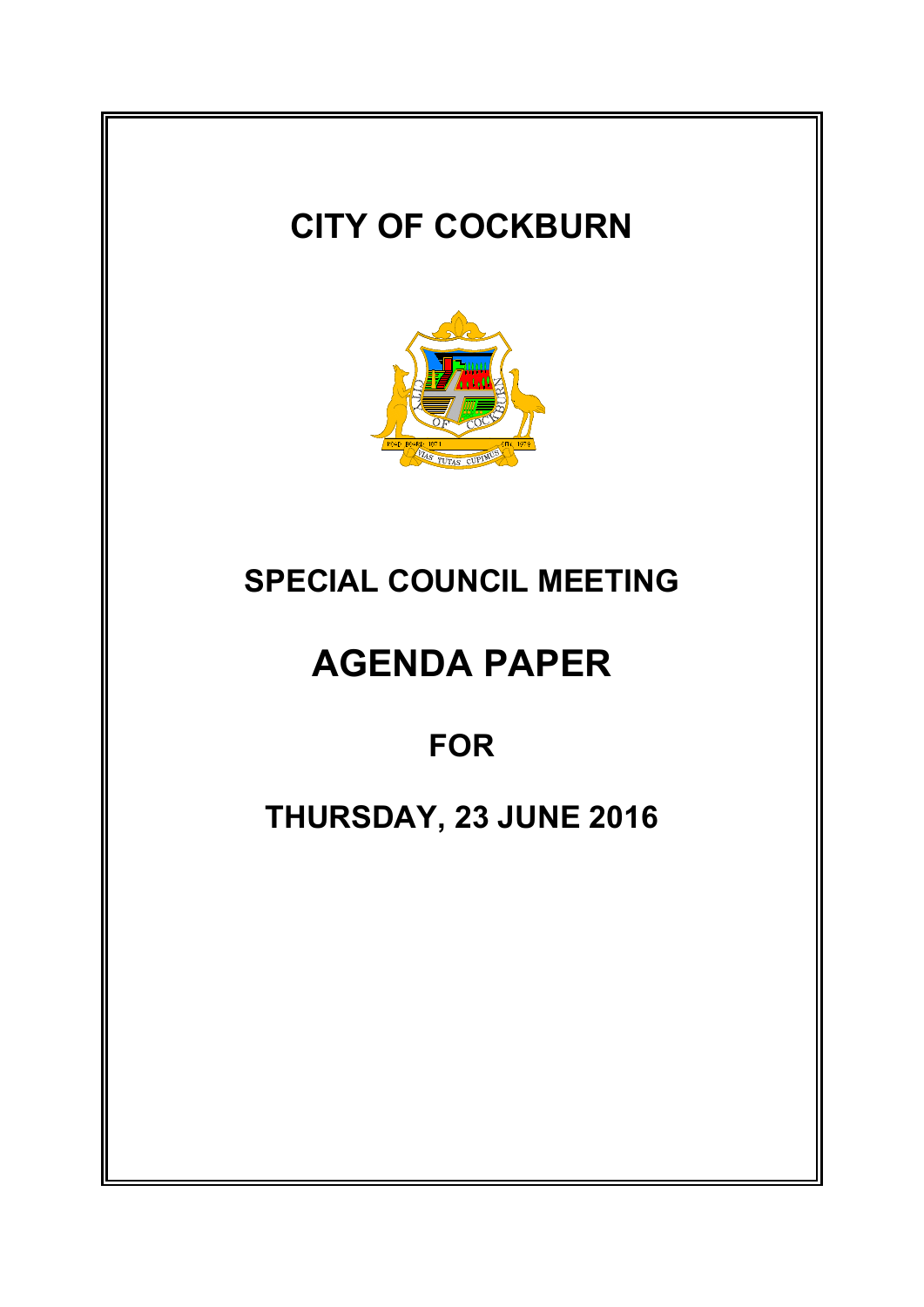## **CITY OF COCKBURN**

## **SUMMARY OF AGENDA TO BE PRESENTED TO THE SPECIAL COUNCIL MEETING TO BE HELD ON THURSDAY, 23 JUNE 2016 AT 6:00 PM**

## **Page**

ц,

| 1.              |                                                     |                                                                                                                                                                   |  |  |  |
|-----------------|-----------------------------------------------------|-------------------------------------------------------------------------------------------------------------------------------------------------------------------|--|--|--|
| 2.              | APPOINTMENT OF PRESIDING MEMBER (IF REQUIRED)  1    |                                                                                                                                                                   |  |  |  |
| 3.              | DISCLAIMER (TO BE READ ALOUD BY PRESIDING MEMBER) 1 |                                                                                                                                                                   |  |  |  |
| $\mathbf{4}$    |                                                     | ACKNOWLEDGEMENT OF RECEIPT OF WRITTEN DECLARATIONS OF<br>FINANCIAL INTERESTS AND CONFLICT OF INTEREST (BY PRESIDING                                               |  |  |  |
| 5.              |                                                     |                                                                                                                                                                   |  |  |  |
| 6.              |                                                     |                                                                                                                                                                   |  |  |  |
| 7 <sub>1</sub>  |                                                     | DECLARATION BY COUNCILLORS WHO HAVE NOT GIVEN DUE<br>CONSIDERATION TO MATTERS CONTAINED IN THE BUSINESS  1                                                        |  |  |  |
| 8               |                                                     |                                                                                                                                                                   |  |  |  |
| 9.              |                                                     |                                                                                                                                                                   |  |  |  |
|                 | 9.1                                                 | (SCM 23/06/2016) - ANNUAL BUSINESS PLAN 2016/170 (021/002)                                                                                                        |  |  |  |
|                 | 9.2                                                 | (SCM 23/06/2016) - ADOPTION OF 2016/17 DIFFERENTIAL<br>RATES, 2016/17 MUNICIPAL BUDGET AND 2016/17 SCHEDULE<br>OF FEES AND CHARGES (071/006; 075/011; 097/009) (S |  |  |  |
| 10.             |                                                     | (SCM 23/06/2016) - RESOLUTION OF COMPLIANCE (SECTION 3.18(3),                                                                                                     |  |  |  |
| 11 <sub>1</sub> |                                                     |                                                                                                                                                                   |  |  |  |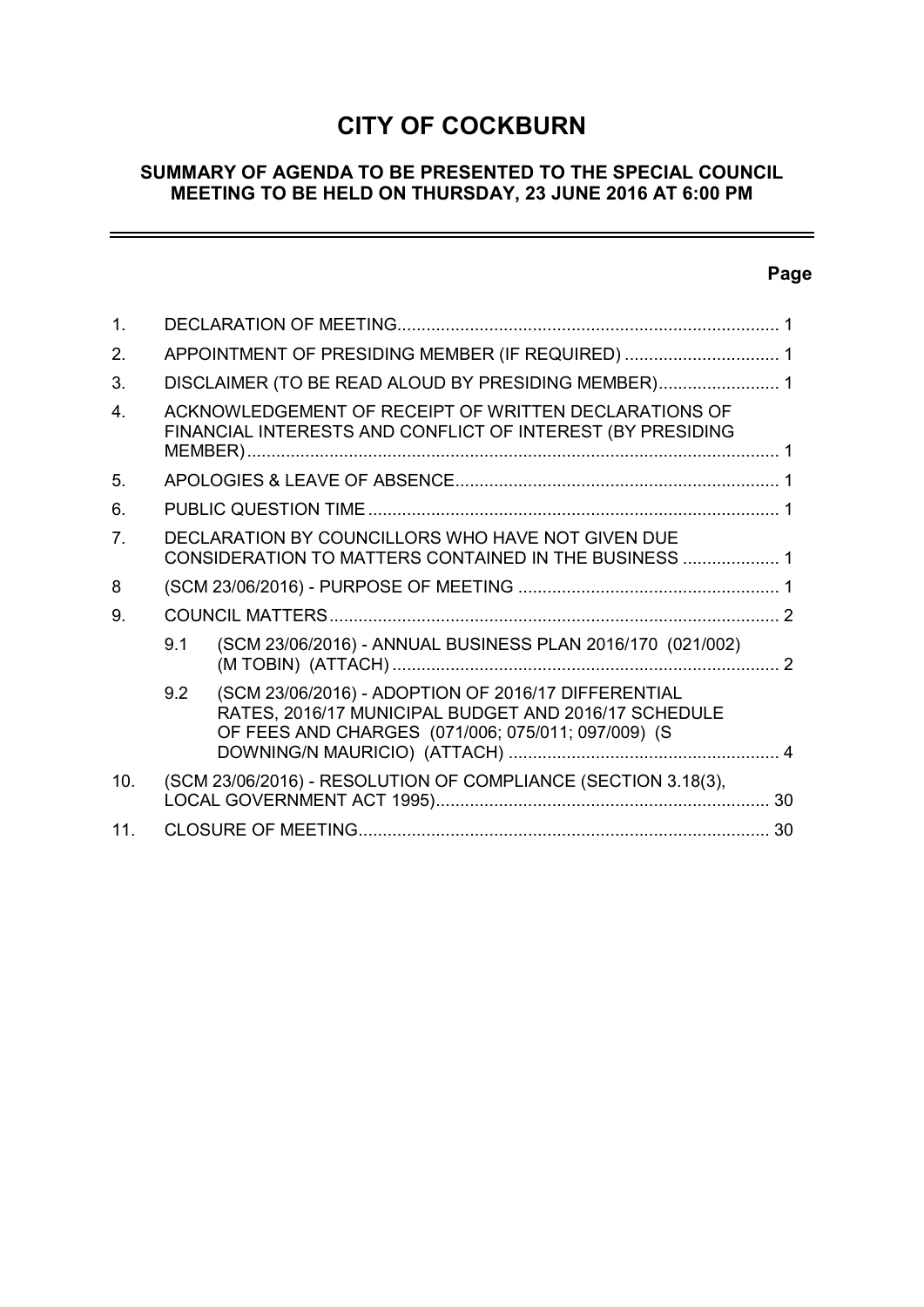# **CITY OF COCKBURN**

## **AGENDA TO BE PRESENTED TO THE SPECIAL COUNCIL MEETING TO BE HELD ON THURSDAY, 23 JUNE 2016 AT 6:00 PM**

## **1. DECLARATION OF MEETING**

## **2. APPOINTMENT OF PRESIDING MEMBER (If required)**

#### **3. DISCLAIMER (To be read aloud by Presiding Member)**

Members of the public, who attend Council Meetings, should not act immediately on anything they hear at the Meetings, without first seeking clarification of Council's position. Persons are advised to wait for written advice from the Council prior to taking action on any matter that they may have before Council.

## **4. ACKNOWLEDGEMENT OF RECEIPT OF WRITTEN DECLARATIONS OF FINANCIAL INTERESTS AND CONFLICT OF INTEREST (by Presiding Member)**

- **5. APOLOGIES & LEAVE OF ABSENCE**
- **6. PUBLIC QUESTION TIME**

#### **7. DECLARATION BY COUNCILLORS WHO HAVE NOT GIVEN DUE CONSIDERATION TO MATTERS CONTAINED IN THE BUSINESS**

#### **8 (SCM 23/06/2016) - PURPOSE OF MEETING**

The purpose of the meeting is to adopt:

- (1) 2016/17 Differential Rates, 2016/17 Municipal Budget and Schedule of Fees and Charges for the period 1 July 2016 to 30 June 2017; and
- (2) 2016/17 Annual Business Plan.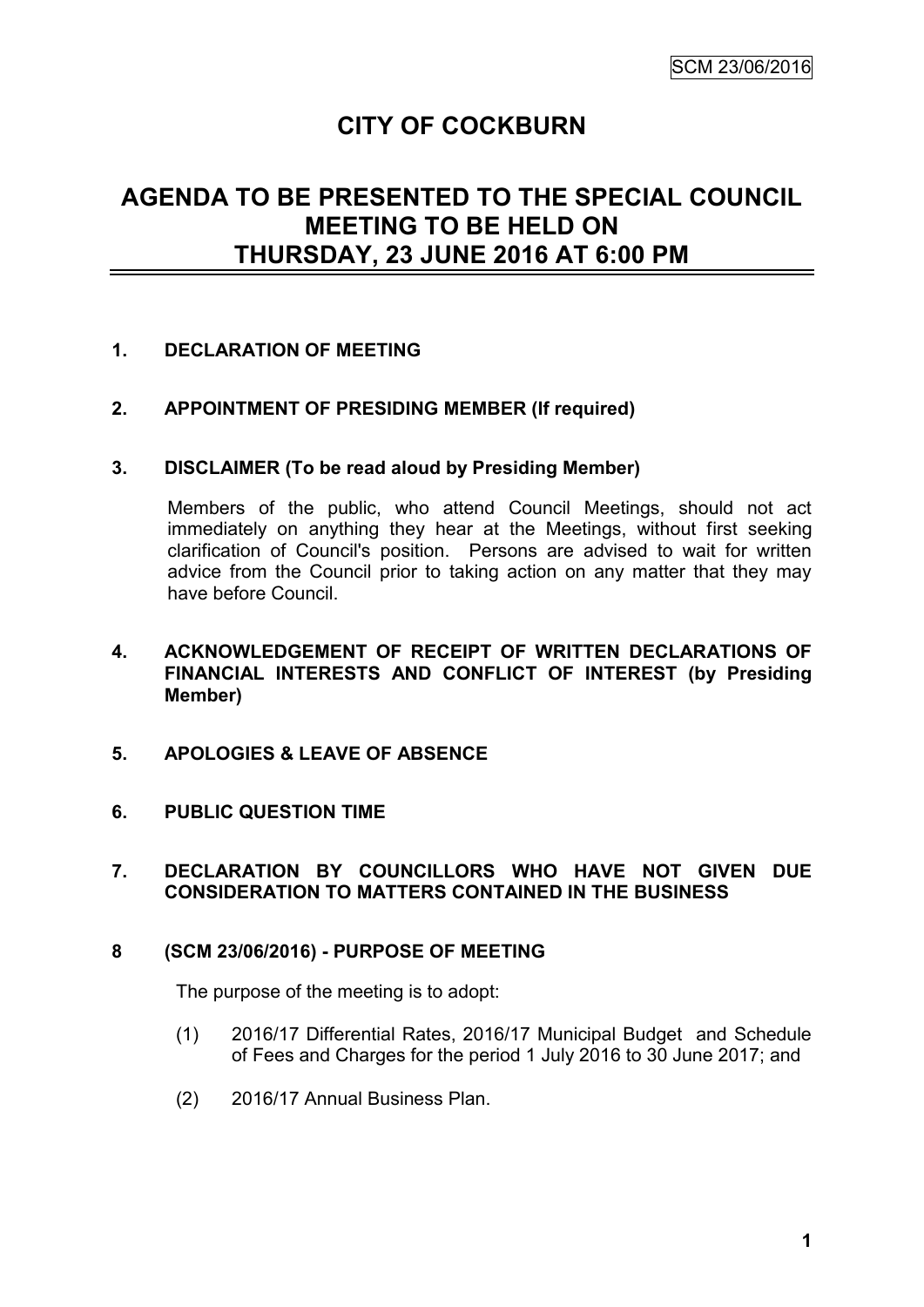## **9. COUNCIL MATTERS**

## **9.1 (SCM 23/06/2016) - ANNUAL BUSINESS PLAN 2016/170 (021/002) (M TOBIN) (ATTACH)**

#### **RECOMMENDATION**

That Council adopt the proposed Annual Business Plan 2016/17, as attached to the Agenda.

## **COUNCIL DECISION**

## **Background**

Since 2006/07, the City has produced an Annual Business Plan to set the direction for a year of activities. It ties the objectives of the Strategic Community Plan and the activities listed in the Corporate Business Plan to the activities and services delivered by Business and Service Units. It is not a legislative requirement but it amplifies a level of information associated with the Budget papers.

The Annual Business Plan is submitted to show more information about the first year of activities referred to in the Corporate Business Plan. The budget for 2016/17 is based on the activity described in the Annual Business Plan and is the subject of a separate report.

#### **Submission**

N/A

#### **Report**

An Annual Business Plan is not required by legislation but has been produced since 2006/07 following the introduction of the 2006 iteration of the Strategic Plan. It is the first year of our new ten year Strategic Community Plan 2016–2026 and four year Corporate Business Plan 2016/17–2019/20. It sets out more detail on the activities to be undertaken by the City during the year.

In the Annual Business Plan, there are two significant areas of business change for the City. Firstly, the City assumes responsibility for management of the Port Coogee Marina on 24 July 2016. This includes all marina infrastructure including pens, jetties, fuel facilities, a marina services building, breakwaters, sea walls and the general waterway. Marina management is a completely new business for the City but is supported with a comprehensive business plan and new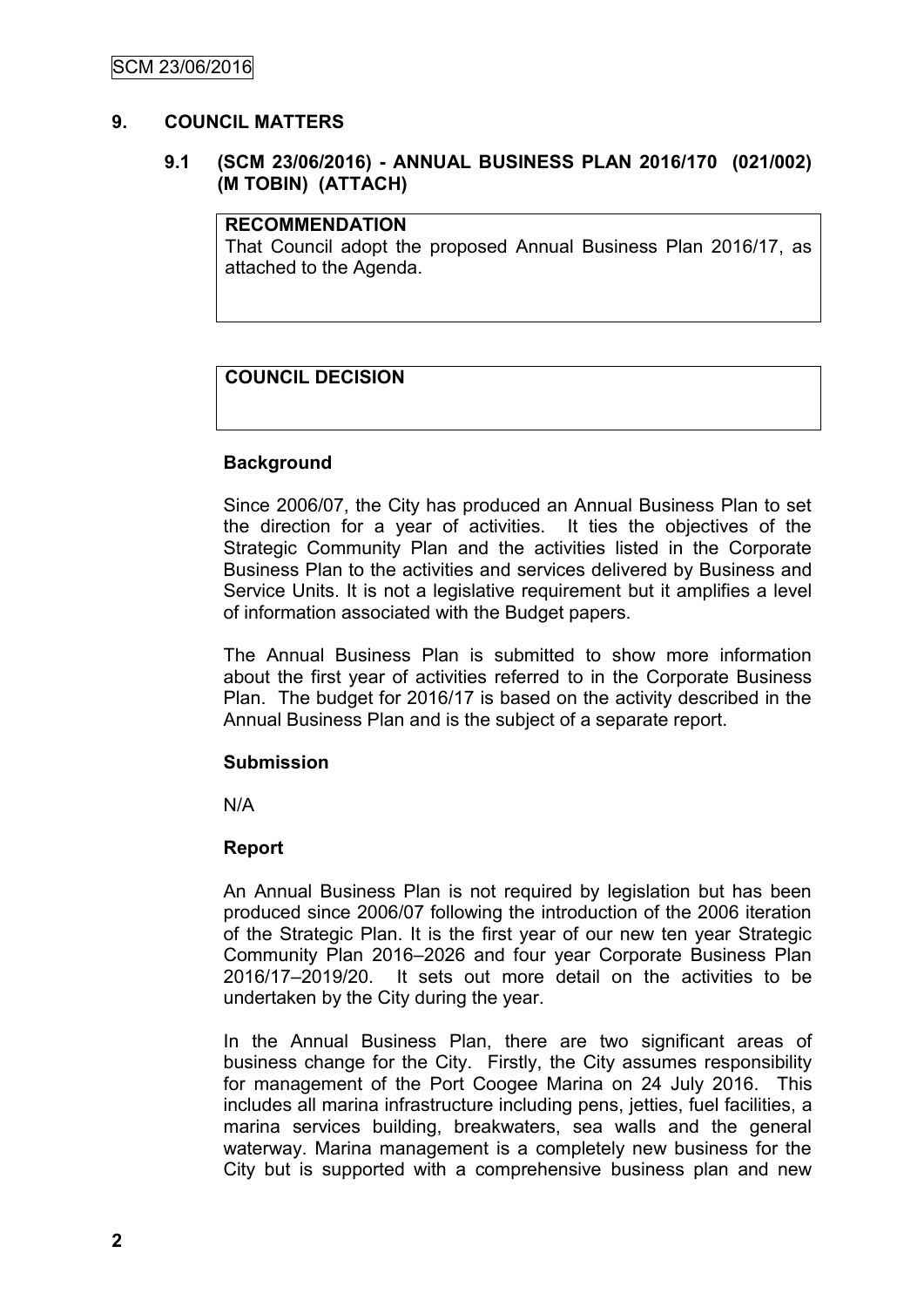revenue streams which will support its ongoing development. Secondly, early 2017 the City will see the opening of Cockburn ARC, our regional leisure facility at Cockburn Central West. This will correspond with the closure of the South Lake Leisure Centre as staff and some equipment are transferred to the new facility.

This year the Annual Business Plan shows the new organisational structure approved by Council last year. This means that there are new Business and Service Units and some Business Units have been renamed to reflect their main focus.

The Annual Business Plan 2016/17 also includes a summary of income and expenditure information. Budgets, Key Performance Indicators and targets are included in tables for each Business or Service Unit.

## **Strategic Plan/Policy Implications**

*City Growth* - Plan for population growth of our City and maintaining our strong financial position

*Moving Around* - Facilitate safe, efficient, connected and sustainable movement around the City

*Community, Lifestyle and Security* - Provide safe, attractive, healthy programs and infrastructure for a diverse range of activity and people

*Economic, Social and Environmental Responsibility* - Enable a sustainable future economically, socially and environmentally including business activity, job opportunities and sustainable use of resources

*Leading & Listening* - Continue being accountable to our community and engaging with you through multiple effective communication channels.

## **Budget/Financial Implications**

The Annual Business Plan is budgeted in the Annual Budget 2016/17 as well as being supported by the Long Term Financial Plan 2016/17 – 2025/26.

## **Legal Implications**

N/A

## **Community Consultation**

External community consultation is not required for this Plan as it is largely an internal business document to guide Business and Service Units toward achieving the strategic objectives listed in the Strategic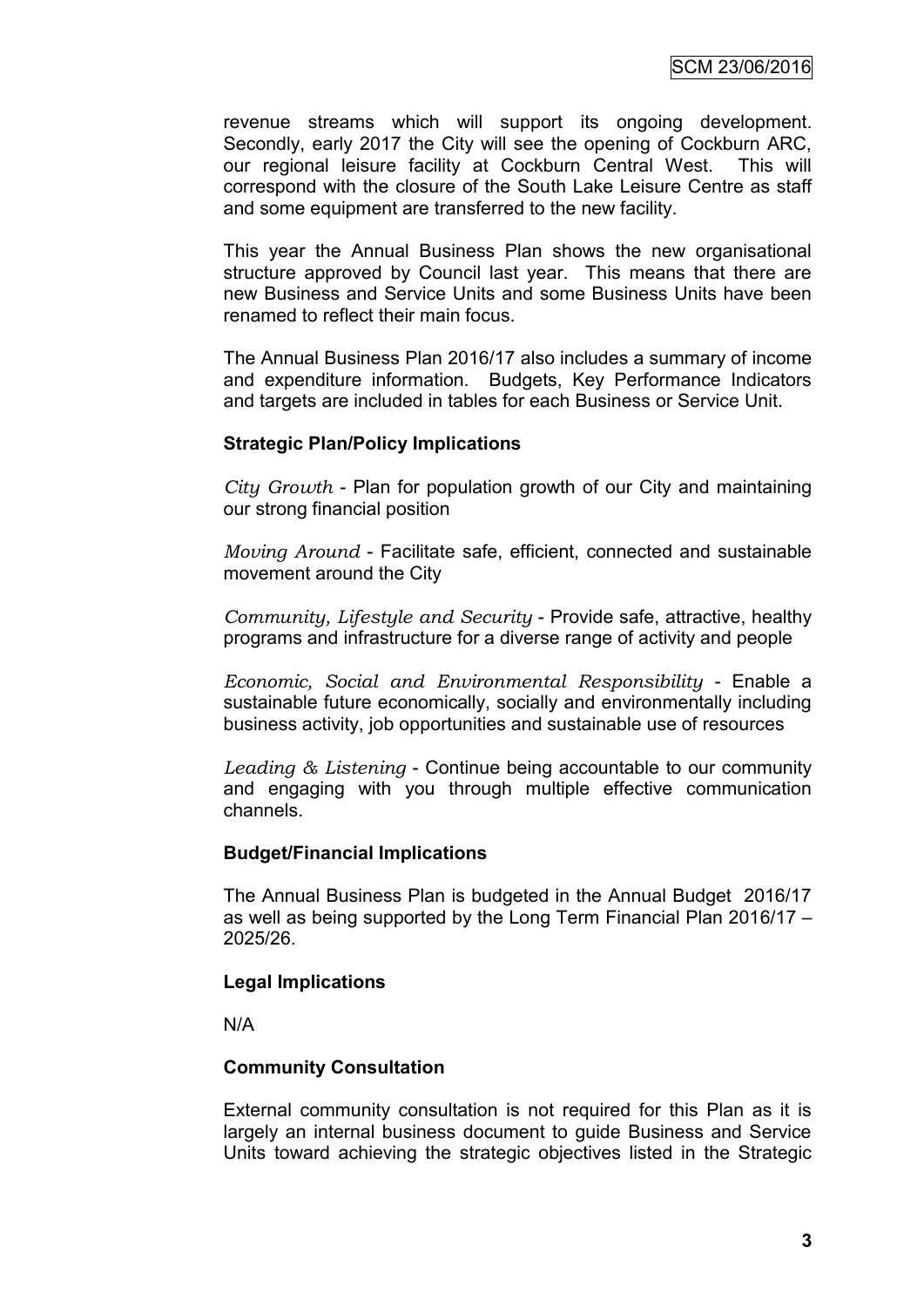Community Plan. However, key internal stakeholders have been consulted and have provided significant input to this Plan.

## **Risk Management Implications**

If Council does not endorse the Annual Business Plan 2016/17 prior to 30 June 2016 it may reduce the capacity of the administration to deliver Council's objectives over a full financial year.

## **Attachment(s)**

Annual Business Plan 2016/17.

## **Advice to Proponent(s)/Submissioners**

N/A

**Implications of Section 3.18(3) Local Government Act, 1995**

Nil.

**9.2 (SCM 23/06/2016) - ADOPTION OF 2016/17 DIFFERENTIAL RATES, 2016/17 MUNICIPAL BUDGET AND 2016/17 SCHEDULE OF FEES AND CHARGES (071/006; 075/011; 097/009) (S DOWNING/N MAURICIO) (ATTACH)**

# **RECOMMENDATION**

That Council adopt:

(1) Part A – Municipal Fund Budget 2016/17

Pursuant to the provisions of section 6.2 of the Local Government Act 1995 and Part 3 of the Local Government (Financial Management) Regulations 1996, the Municipal Fund Budget as attached to the Agenda, for the City of Cockburn for the 2016/17 financial year which includes the following:

- Statement of Comprehensive Income by Nature and Type showing a net result for that year of \$41,404,152.
- Statement of Comprehensive Income by Program showing a net result for that year of \$41,404,152.
- Statement of Cash Flows
- Rate Setting Statement showing an amount required to be raised from rates of \$96,000,000.
- Notes to and Forming Part of the Budget
- Budget Program Schedules
- (2) Part B General and Minimum Rates, Instalment Payment Arrangements: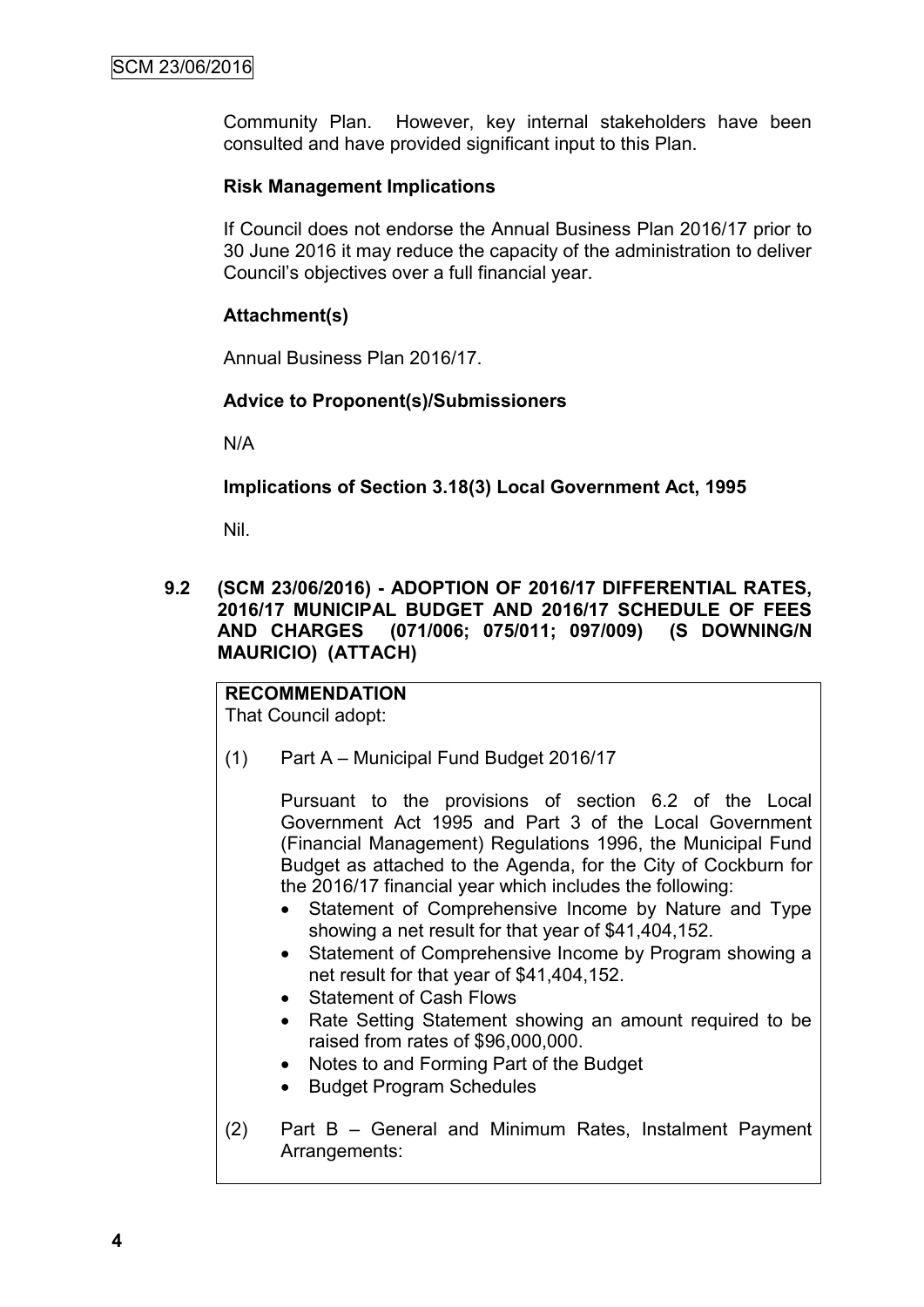| 1. | For the purpose of yielding the deficiency disclosed by<br>the Municipal Fund Budget adopted at Part A above,<br>Council pursuant to sections 6.32, 6.33, 6.34 and 6.35 of<br>the Local Government Act 1995 impose the following<br>differential general and minimum rates on Gross Rental<br>and Unimproved Values.                                                                                                                                                                                   |                                                                                                                                                                                                                                                           |  |  |
|----|--------------------------------------------------------------------------------------------------------------------------------------------------------------------------------------------------------------------------------------------------------------------------------------------------------------------------------------------------------------------------------------------------------------------------------------------------------------------------------------------------------|-----------------------------------------------------------------------------------------------------------------------------------------------------------------------------------------------------------------------------------------------------------|--|--|
|    | <b>General Rates</b><br><b>Commercial Caravan Park</b><br>Improved Commercial & Industrial<br>Improved Commercial & Industrial (Large)<br>٠<br>Improved Residential<br>$\bullet$<br>Rural Vacant Land<br>$\bullet$<br>Rural General Improved<br>٠<br>Specified Area Port Coogee Special Maintenance<br>$\bullet$<br>Specified Area Cockburn Coast Special Maintenance<br>Specified Area Port Coogee Waterways<br>$\bullet$<br>Vacant Commercial & Industrial<br>$\bullet$<br><b>Vacant Residential</b> | 9.500 $¢$ in the \$<br>7.550 $¢$ in the \$<br>8.058¢ in the \$<br>7.286 $¢$ in the \$<br>0.391 $¢$ in the \$<br>0.253 $\phi$ in the \$<br>1.200 $¢$ in the \$<br>1.200 $¢$ in the \$<br>1.200 $¢$ in the \$<br>9.391 $¢$ in the \$<br>9.391 $¢$ in the \$ |  |  |
|    | <b>Minimum Payment Rates</b><br><b>Commercial Caravan Park</b><br>Improved Commercial & Industrial<br>$\bullet$<br>Improved Commercial & Industrial (Large)<br>Improved Residential<br><b>Rural Vacant Land</b><br>٠<br>Rural General Improved<br>Vacant Commercial & Industrial<br><b>Vacant Residential</b><br>$\bullet$                                                                                                                                                                             | \$744<br>\$744<br>\$744<br>\$1,287<br>\$906<br>\$906<br>\$744<br>\$744                                                                                                                                                                                    |  |  |
| 2. | Pursuant to section 6.47 of the Local Government Act<br>grant a rates concession to Improved Residential single<br>dwelling properties of 2.699 $\phi$ in the \$ applied to GRV<br>value over and above \$20,690.                                                                                                                                                                                                                                                                                      |                                                                                                                                                                                                                                                           |  |  |
| 3. | Pursuant to section 6.37 of the Local Government Act<br>establish the Port Coogee Waterways Specified Area<br>Rate (SAR) the maintenance of the waterways<br>surrounding Port Coogee marina and associated<br>infrastructure.                                                                                                                                                                                                                                                                          |                                                                                                                                                                                                                                                           |  |  |
| 4. | Pursuant to section 6.45 of the Local Government Act<br>1995 and regulation 64(2) of the Local Government<br>(Financial Management) Regulations 1996, set the<br>following due dates for the payment in full or by<br>instalments:                                                                                                                                                                                                                                                                     |                                                                                                                                                                                                                                                           |  |  |
|    | Full payment and 1 <sup>st</sup> instalment due date<br>$2nd$ instalment due date<br>3 <sup>rd</sup> quarterly instalment due date<br>4 <sup>th</sup> and final instalment due date                                                                                                                                                                                                                                                                                                                    | 2 September 2016<br>4 November 2016<br>6 January 2017<br>10 March 2017                                                                                                                                                                                    |  |  |
| 5. | Pursuant to section 6.45 of the Local Government Act<br>1995 and regulation 67 of the Local Government                                                                                                                                                                                                                                                                                                                                                                                                 |                                                                                                                                                                                                                                                           |  |  |

(Financial Management) Regulations 1996, impose an

**5**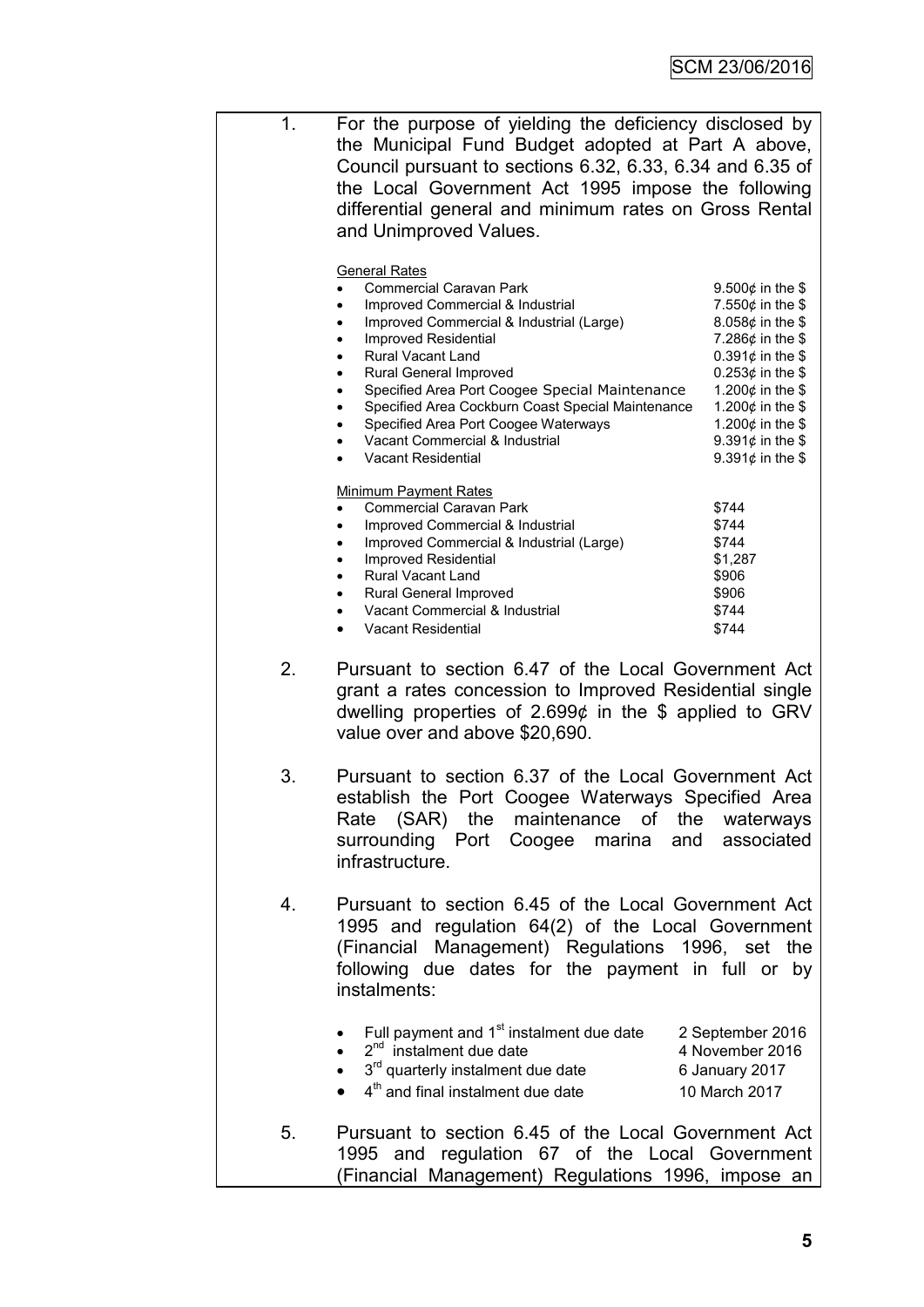instalment administration charge where the owner has elected to pay rates (and service charges) through an instalment option of \$5 for each instalment after the initial instalment is paid.

- 6. Pursuant to section 6.51(1) and subject to section 6.45(4)(e) of the Local Government Act 1995 and Regulation 68 of the Local Government (Financial Management) Regulations 1996, impose an interest rate of 3.5% for rates (and service charges) and costs of proceedings to recover such charges that remains unpaid after becoming due and payable.
- 7. Pursuant to section 6.51(1) and subject to section 6.51(4) of the Local Government Act 1995 and Regulation 70 of the Local Government (Financial Management) Regulations 1996, impose an interest rate of 7% for rates (and service charges) and costs of proceedings to recover such charges that remains unpaid after becoming due and payable.
- (3) Part D Fees and Charges for 2016/17

Pursuant to section 6.16 of the Local Government Act 1995, the Fees and Charges to be included inclusive of the 2016/17 budget as attached to the Agenda.

- (4) Part E Statutory and Other Fees for 2016/17
	- 1. Pursuant to section 245A(8) of the Local Government (Miscellaneous Provisions) Act 1960 impose a swimming pool inspection fee of \$36.60 (GST is not applicable).
	- 2. Pursuant to section 67 of the Waste Avoidance and Resources Recovery Act 2007, impose the following charges for the removal and deposit of domestic waste:
		- (a) All Non-Residential Improved Premises (including recycling)
			- 240ltr bin per weekly collection \$458 p.a.
			- 240ltr bin per weekly collection (rate exempt properties) - \$510 p.a.
	- 3. Pursuant to section 6.38(1) of the Local Government Act and Regulations 54(c) of the Local Government (Financial Management Regulations 1996) impose the following service charges for the provision of underground electricity (UGP):

(a) Rateable property/dwelling \$3,050, with the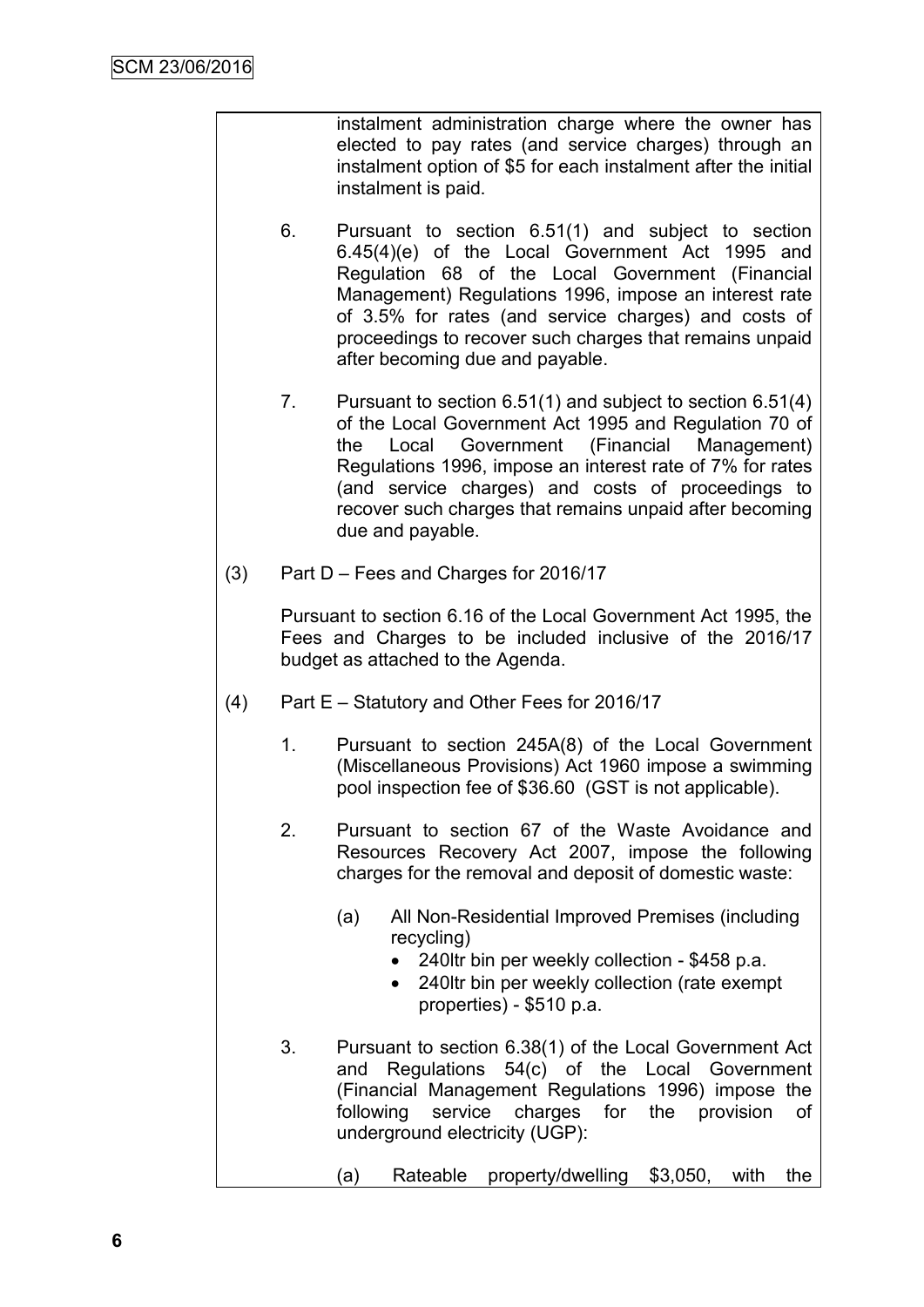|    | following discounts:<br>\$500 where a property already has<br>- a<br>connection between the property boundary and<br>the meter box.<br>A 50% rebate for registered pensioners as<br>provided by the State Revenue Department.<br>A \$257.45 or equivalent rebate for registered<br>٠<br>Seniors as provided by State Revenue<br>Department.<br>A 50% discount where properties have HV<br>$\bullet$<br>power lines in front of their property remaining<br>after the completion of work for underground<br>electricity.<br>The service charge applicable for non-standard<br>٠<br>commercial properties to be provided by<br>Western Power.<br>Owners in the existing UGP project areas have<br>$\bullet$<br>the right to pay upfront or receive an account<br>equal to one fifth of the above fee payable<br>annually. |
|----|-------------------------------------------------------------------------------------------------------------------------------------------------------------------------------------------------------------------------------------------------------------------------------------------------------------------------------------------------------------------------------------------------------------------------------------------------------------------------------------------------------------------------------------------------------------------------------------------------------------------------------------------------------------------------------------------------------------------------------------------------------------------------------------------------------------------------|
| 4. | Creation of two new reserves:                                                                                                                                                                                                                                                                                                                                                                                                                                                                                                                                                                                                                                                                                                                                                                                           |
|    | Port Coogee Waterways (Waterways Environmental<br>(a)<br>Management Plan (WEMP)) Reserve<br>No.2<br>Provide<br>funding for the maintenance<br>of the<br>waterways surrounding Port Coogee marina and<br>associated infrastructure. This is funded from the<br>cash backed depreciation charge taken by Council<br>on the gifted assets of the marina and surrounding<br>waterways and infrastructure assets.                                                                                                                                                                                                                                                                                                                                                                                                            |
|    | Port Coogee Waterways Specified Area Rate (SAR)<br>(b)<br>Reserve - Provide funding for the maintenance of<br>the waterways surrounding Port Coogee marina and<br>associated infrastructure. This is funded from the<br>specified area rate levied on land directly adjacent<br>to the waterways.                                                                                                                                                                                                                                                                                                                                                                                                                                                                                                                       |
| 5. | Rename the Workers Compensation<br>Reserve<br>to<br>broaden its<br>and<br>Reserve<br>purpose<br>to<br>Insurance<br>out any significant variations<br>smoothing<br>in annual<br>associated with the<br>LGIS<br>self-insurance<br>premiums<br>scheme.                                                                                                                                                                                                                                                                                                                                                                                                                                                                                                                                                                     |
|    | TO BE CARRIED BY AN ABSOLUTE MAJORITY OF COUNCIL                                                                                                                                                                                                                                                                                                                                                                                                                                                                                                                                                                                                                                                                                                                                                                        |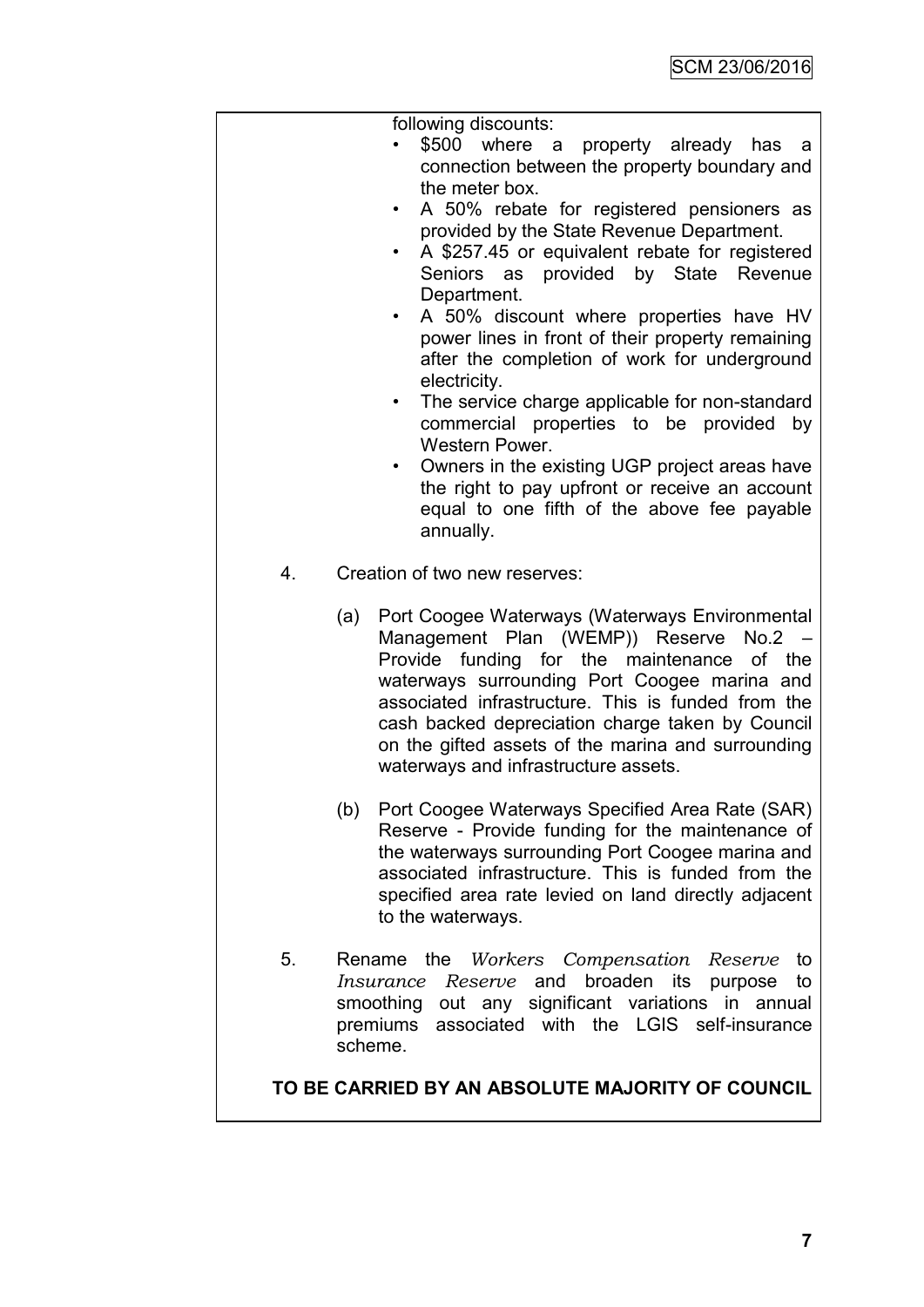## **COUNCIL DECISION**

## **Background**

Council is required to adopt an Annual Budget by 31 August each year. To this end the City adopts its budget in June of each year.

Since 2006/07, the City has produced an Annual Business Plan coupled with the Annual Budget to set the direction for a year of activities. It ties the objectives of the Strategic Community Plan and the activities listed in the Corporate Business Plan to the activities and services delivered by Business and Service Units. It is not a legislative requirement.

The Annual Business Plan is submitted to show more information about the first year of activities referred to in the Corporate Business Plan. The budget for 2016/17 is based on the activity described in the Annual Business Plan and is the subject of a separate report.

## **Submission**

The City received one submission in response to the advertising of differential rates. The submission was received from the Banjup Residents Group. The submission and response is attached to the Agenda (Attachments 5 & 6).

## **Report**

## *Municipal Budget 2016/17*

Each financial year the City is required to adopt a municipal budget in accordance with Section 6.2 of the Local Government Act 1995 and the associated regulations.

Highlights of the 2016/17 - Municipal Budget:

- Rates increase for all properties of 3.00% apart from caravan parks and commercial and industrial properties (large).
- The credit card surcharge of 0.50% will be abolished in 2016/17 saving ratepayers approximately \$6.00 for the average ratepayer. As well the interest fee for paying by instalments will also fall by \$2 for the average ratepayer.
- Building of domestic housing and the commercial/industrial sector is estimated to grow by 2.5%.
- The City will continue weekly recycling, six tip passes and four verge collections (two general waste and two greenwaste) for residential properties.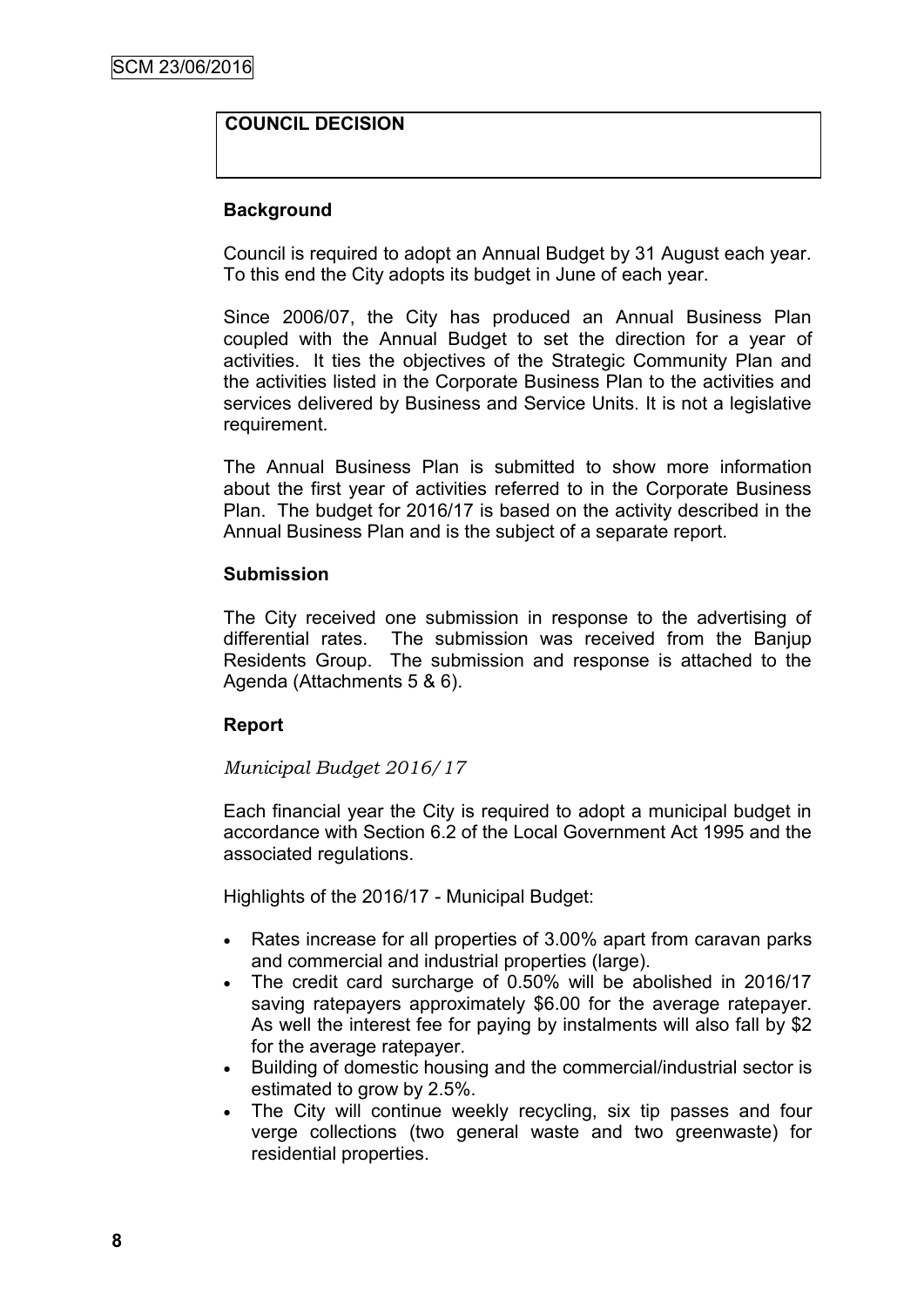- The City to roll out the third bin (Greenwaste) for all residential properties larger than 400 square metres over the next four years. For 2016/17, the City will implement the third bin in Hamilton Hill and Leeming.
- Co-Safe service to continue the rollout of the CCTV construction implementation strategy.
- Presentation of a municipal budget with a closing municipal fund position of \$299,049.
- Increase in operating revenue of 7.4% over the 2015/16 amended budget.
- Operating cost increase of only 5.1% over prior 2015/16 amended budget and before depreciation, a cash cost increase of 6.6%
- The surplus between operating revenue and expenditure funds reserve transfers arising from operating income such as interest income on cash reserves, waste collection and disposal capital payments, Naval Base Shacks and CCTV capital construction.
- Salaries budget to increase by 2.0%.
- \$78.3m to be spent on community capital assets which include roads, drainage, parks and community infrastructure
- Cockburn ARC at Cockburn Central West will be handed over to the City around March 2017 and be open to the public in April/May 2017 depending on fit out and commissioning.
- The new Visko Park bowling club building and greens will commence in 2016/17 with a cost of \$9m and a spend of \$7.2m in this financial year and remaining balance in 2017/18.
- Funding has been provided for a range of Revitalisation Strategies, Hamilton Hill \$0.9m, Spearwood \$4.0m, Coolbellup \$0.5m and the Lakes \$0.8m.
- Funding has been provided for a number of master plans, Coogee Beach \$0.5m and North foreshore \$0.5m..
- Major Road projects, including \$8.0m for duplication of Berrigan Drive from the Freeway to Jandakot Airport. Upgrade of Rockingham Road Spearwood from Phoenix Road to Spearwood Avenue costing \$4.0m.
- Completion of Adventure Playground at Bibra Lake including a new public toilet facility and upgrading the existing toilet facility. This is in addition to the funding provided for the upgrade to Progress Drive and reconstruction of the major car park next to Adventure World.
- Continuing repayment of the loan for ESL Facility (10 years repaid by DFES, formerly FESA). 2016/17 sees the City commence repayment of the \$25m loan borrowed from the WATC at \$2.5m per annum plus interest.
- Grants & Donations budget of \$1.31m
- Funds for Summer of Events of \$0.7m
- Construction will continue on the re-development of the Councils' Depot located in Wellard Street, Bibra Lake. An amount of \$9.0m has been provided for this project in 2015/16 and the unspent balance will be carried forward.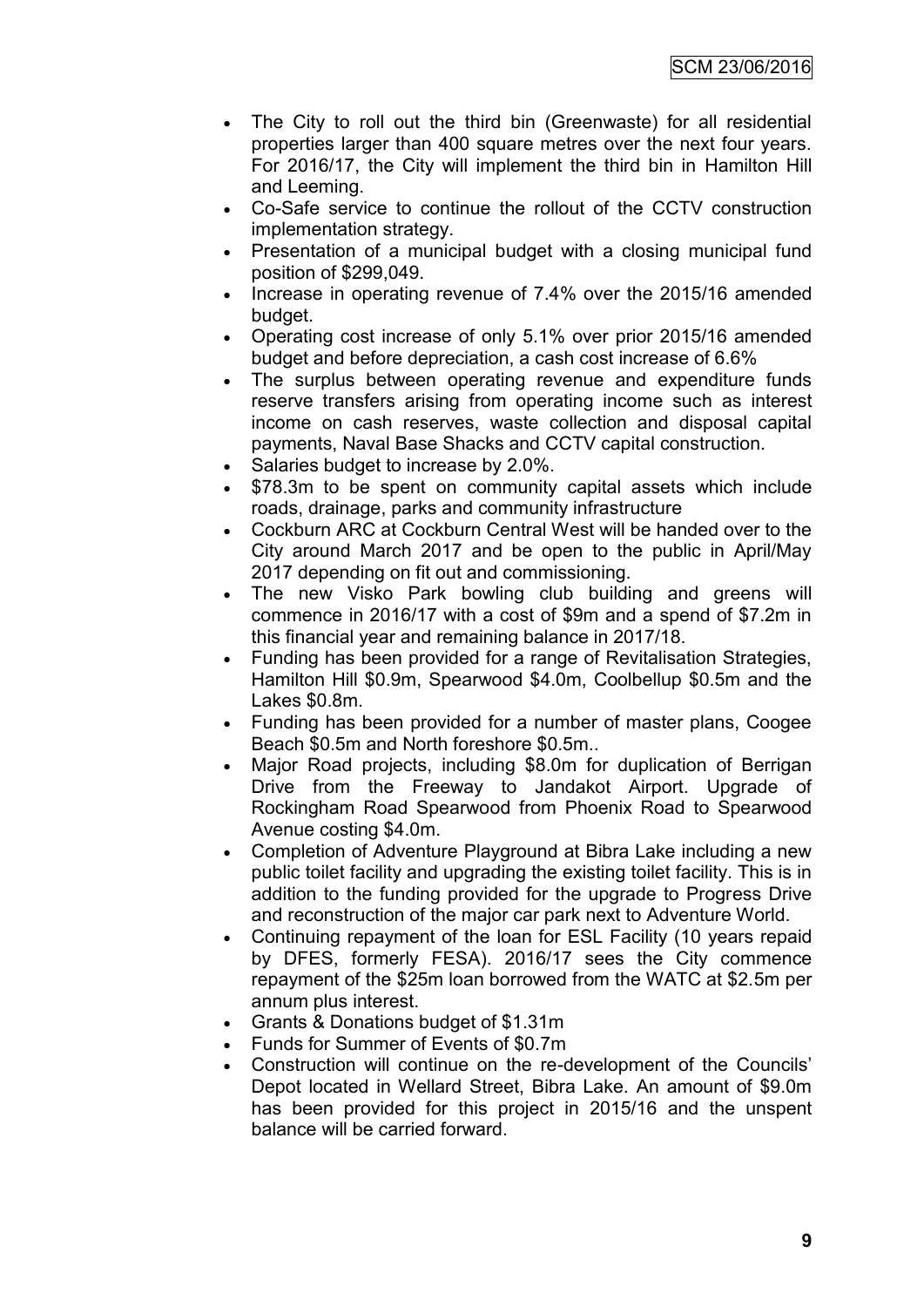• Parks construction program totalling \$6.4m covering new parks development plus a range of other projects covering greening plans, shade sail implementation and playground renewals

#### *Income*

The 2016/17 operating income for the City will be \$135.91m an increase of 7.4% on the 2015/16 amended budget. The sources of income are displayed in the table below. The two main sources of income for the Council are Rates 70.6% and Fees and Charges 17.9% of the operating income respectively.

| All Figures in \$M      | 2015/16<br>Amended<br><b>Budget</b> | 2016/17<br><b>Budget</b> | <b>Increase</b><br>16/17<br><b>Budget on</b><br>15/16<br><b>Budget</b> | $%$ of<br>Overall<br>Income of<br>15/16<br><b>Budget</b> |
|-------------------------|-------------------------------------|--------------------------|------------------------------------------------------------------------|----------------------------------------------------------|
| Rates                   | \$89.03                             | \$96.00                  | 7.8%                                                                   | 70.6%                                                    |
| Service Charges         | \$0.27                              | \$0.33                   | $22.2\%$                                                               | $0.2\%$                                                  |
| Fees and Charges        | \$22.06                             | \$24.36                  | $10.4\%$                                                               | 17.9%                                                    |
| Contributions           | \$1.07                              | \$0.45                   | $-57.9%$                                                               | 0.3%                                                     |
| <b>Operating Grants</b> | \$7.51                              | \$9.35                   | 24.5%                                                                  | 6.9%                                                     |
| Interest Income         | \$5.57                              | \$4.77                   | $-17.9%$                                                               | 3.6%                                                     |
| Other                   | \$1.01                              | \$0.63                   | $-37.6%$                                                               | 0.5%                                                     |
| <b>Total Revenue</b>    | \$126.53                            | \$135.91                 | 7.4%                                                                   | 100.0%                                                   |

*Table 1 – Operating revenue for 2016/17 and 2015/16*

## *Rates Income*

Rates for 2016/17 are recommended to increase by 3.0% in the City of Cockburn apart from caravan parks and large commercial industrial rates. In arriving at the recommended rates increase, a comprehensive review of the financial performance of the services and facilities provided by the City was undertaken. The objective of the review was to ensure that increased expenditure budgets were properly justified and warranted, with any growth in employee numbers strictly tied to growth in essential service delivery (e.g. waste collection, new Cockburn ARC facility). Non rating income including Council fees and charges was also assessed to ensure the City is optimising cost recovery opportunities.

The City will ensure that no residential ratepayer will receive an increase greater than 3.0% by way of the concession (discount) scheme introduced in 2015/16. This outcome has been audited by leading accounting firm Deloitte and a copy of their report is attached to the agenda. The concession is needed due to the excessive inflationary impact on high GRV properties from incorporating waste and security charges into the general rates in 2015/16. The incorporation of these charges into rates ensured that registered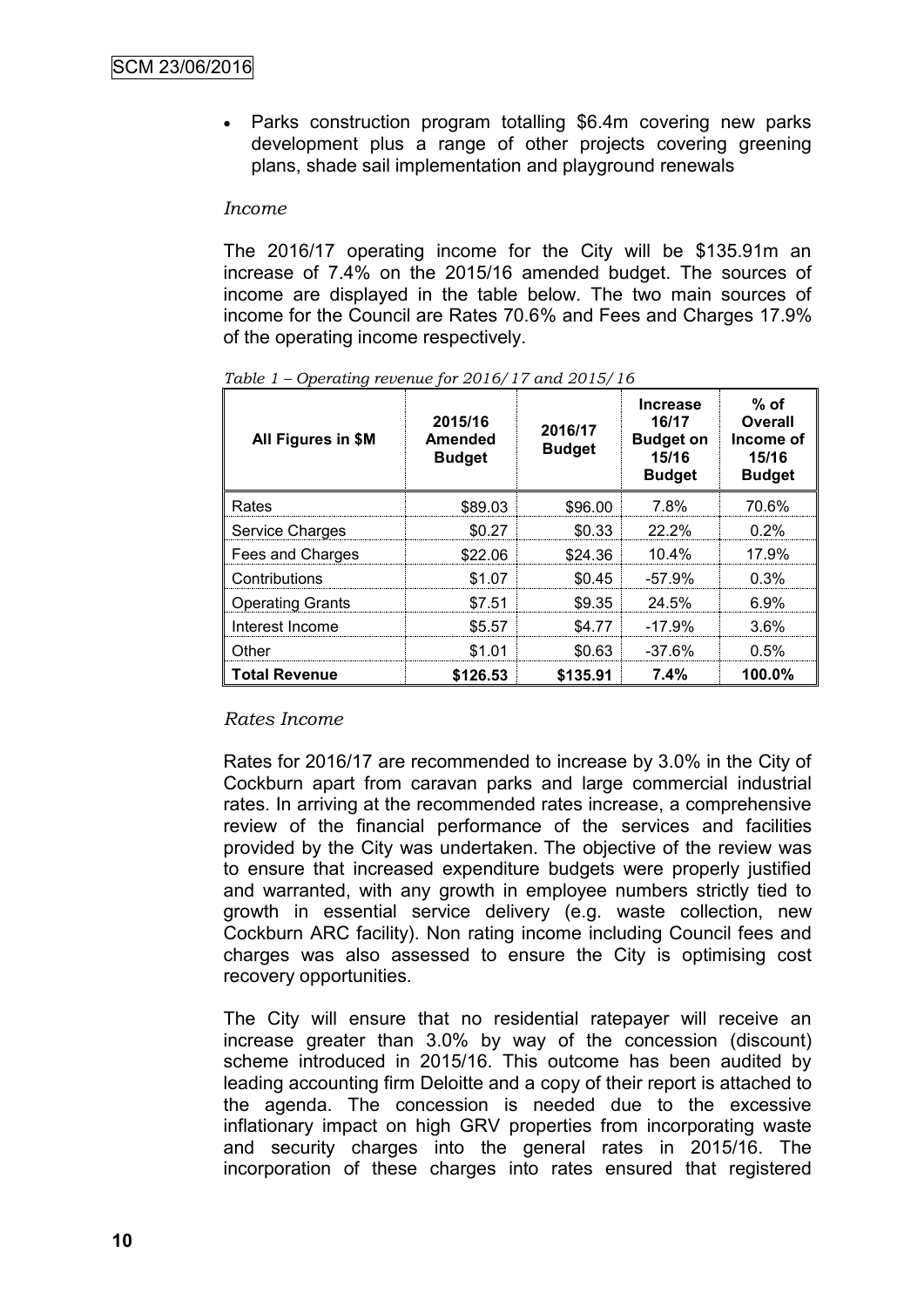pensioners received a rebate on the total rates levied to them by Council. This benefit continues to apply in 2016/17 even though the State Government has implemented a rebate cap of \$750 per pensioner property as against an unlimited amount in prior years. The City has approximately 5,700 pensioners who will receive up to an extra \$264 rebate off their annual rates assessment this year.

Overall, the average residential improved ratepayer will pay an extra 90 cents per week after concession and for those on the minimum payment rate the increase will be 71¢ per week

The following table shows are the proposed rates (in the dollar) for 2016/17

| <b>Rating Class</b>                        | Recommended<br>Rate - Cents in<br>the Dollar | <b>Comment</b>                                                                                                                                                                         |
|--------------------------------------------|----------------------------------------------|----------------------------------------------------------------------------------------------------------------------------------------------------------------------------------------|
| Commercial & Industrial<br>– Improved      | 7.550                                        | Increase by 3.0%                                                                                                                                                                       |
| Residential Improved                       | 7.286                                        | Increase by 3.0% after the<br>concession.                                                                                                                                              |
| Commercial & Industrial<br>-Improved Large | 8.058                                        | Not subject to an increase for<br>2016/17                                                                                                                                              |
| Caravan Parks                              | 9.500                                        | Plan to increase rate in \$ over 10<br>years to yield the equivalent of 80%<br>of the residential minimum<br>payment. Pension rebates will apply<br>once target rate has been reached. |
| Commercial & Industrial<br>– Vacant        | 9.391                                        | Increase by 3.0%                                                                                                                                                                       |
| Residential - Vacant                       | 9.391                                        | Increase by 3.0%                                                                                                                                                                       |

*Table 2 – Proposed differential rates for 2016/17*

The City applied to have a number of properties converted from Unimproved Value (UV) to Gross Rental Value (GRV) for valuation and rating purposes. The Minister for Local Government accepted the City's application and has converted 56 properties as a result. The City now has only 330 UV properties and continues to consult with landowners about the efficacy of the UV valuation method for their property.

There is no recommended rate increase for improved large commercial and industrial properties. The City is seeking to have this rate equalised with the standard commercial and industrial properties. This is envisaged to take another three years. This process has been undertaken in consultation with the DLGC.

Caravan Parks in Cockburn have predominantly become permanent home sites. The aim of the rating strategy is to ensure that if this continues, the residents make a contribution similar to other ratepayers. The aim is to steadily increase the contribution from the approximate 40% of the minimum to 80% of the minimum payment rate charge over the next ten years. The City aims to also facilitate pension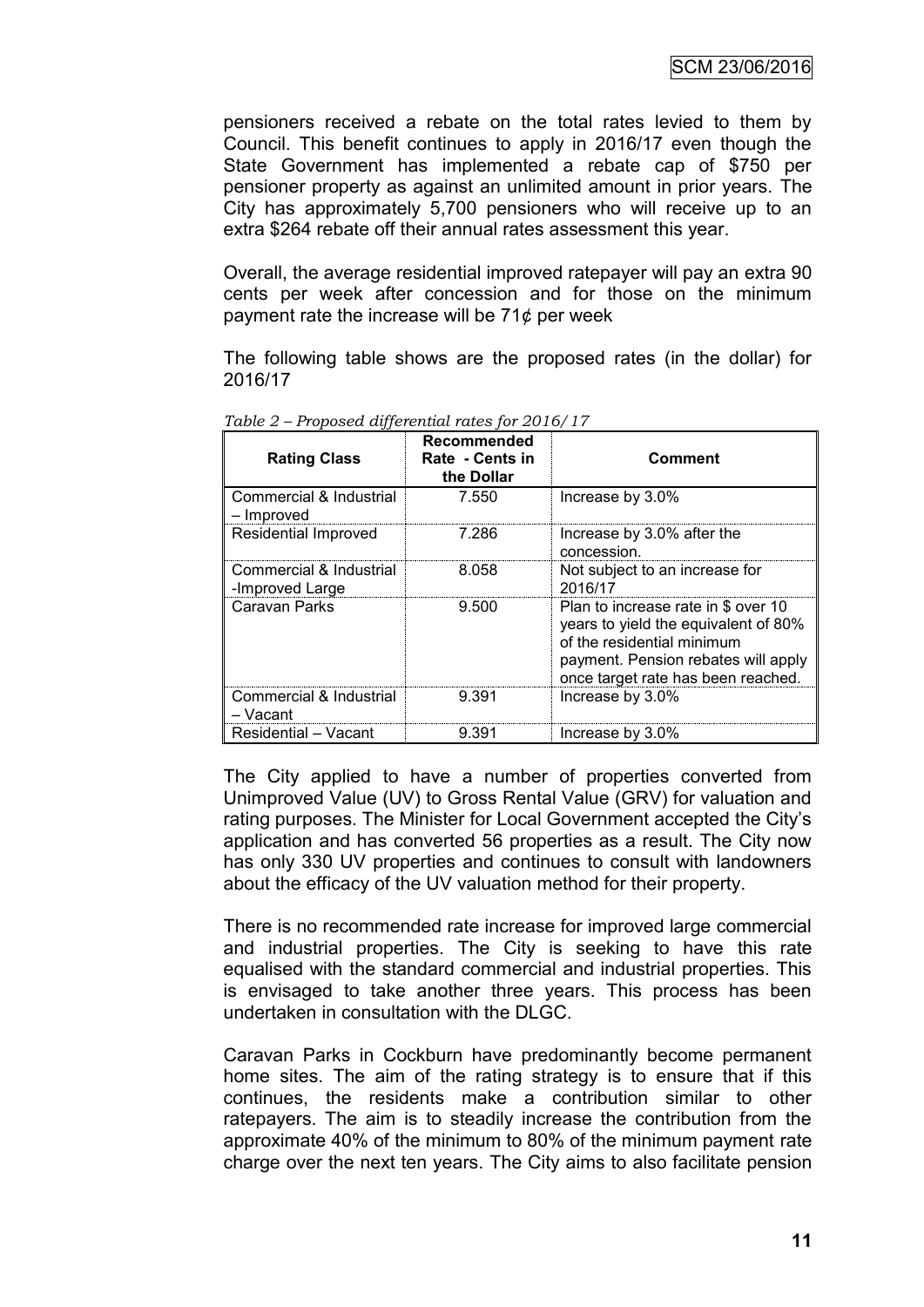rebates once the minimum contribution reaches \$643.50 (in 2016/17 terms). They currently pay \$514.80.

Rates levied on ratepayers form a significant portion of the City's operating income. This year, that portion accounts for 70.6%.

Cockburn home owners paid the lowest household rates in 2015/16. The Table below from 201516 supports the supposition that Cockburn residential improved ratepayers continues to pay low rates when compared with neighbouring Councils (incorporating rates and waste):

| <b>Council</b> | <b>Residential</b><br><b>Average Rates</b> | <b>Minimum Rates</b><br><b>Payment</b> | <b>Residential</b><br><b>Average Rates</b><br>excluding impact<br>of Min Payment |
|----------------|--------------------------------------------|----------------------------------------|----------------------------------------------------------------------------------|
| Cockburn       | \$1,458                                    | \$1,250                                | \$1,552                                                                          |
| Melville       | \$1,663                                    | \$1,264                                | \$1,769                                                                          |
| Fremantle      | \$1,655                                    | \$1,222                                | \$1,864                                                                          |
| Kwinana        | \$1,615                                    | \$1,356                                | \$1,667                                                                          |
| East Fremantle | \$1,837                                    | \$1,000                                | \$1,914                                                                          |
| Rockingham     | \$1,564                                    | \$1,429                                | \$1,709                                                                          |
| Wanneroo       | \$1,510                                    | \$1,261                                | \$1,588                                                                          |
| Swan           | \$1,622                                    | \$1,217                                | \$1,668                                                                          |
| Armadale       | \$1,777                                    | \$1,422                                | \$2,002                                                                          |

*Table 3 – Comparison of average rates for 2015/16*

*Cockburn, Melville, Fremantle, East Fremantle & Wanneroo include their waste charge in the rate in dollar/minimum payment. Kwinana, Rockingham, Swan & Armadale have a separate waste charge which has been added to their average rates & minimum payment. Cockburn, Melville and Rockingham have a security charge which has also been included. For Cockburn, the figures in the table are post concession. Average rates are calculated by taking the rates raised divided by the number of properties*

A number of Councils point to their lower rate in the dollar to indicate that they have lower rates than Cockburn but don't quote that their average GRV is significantly higher than Cockburn's. The following tables graphically illustrate that:

Cockburn's average residential improved rate is the lowest amongst neighbouring councils and even when compared to other growth Councils: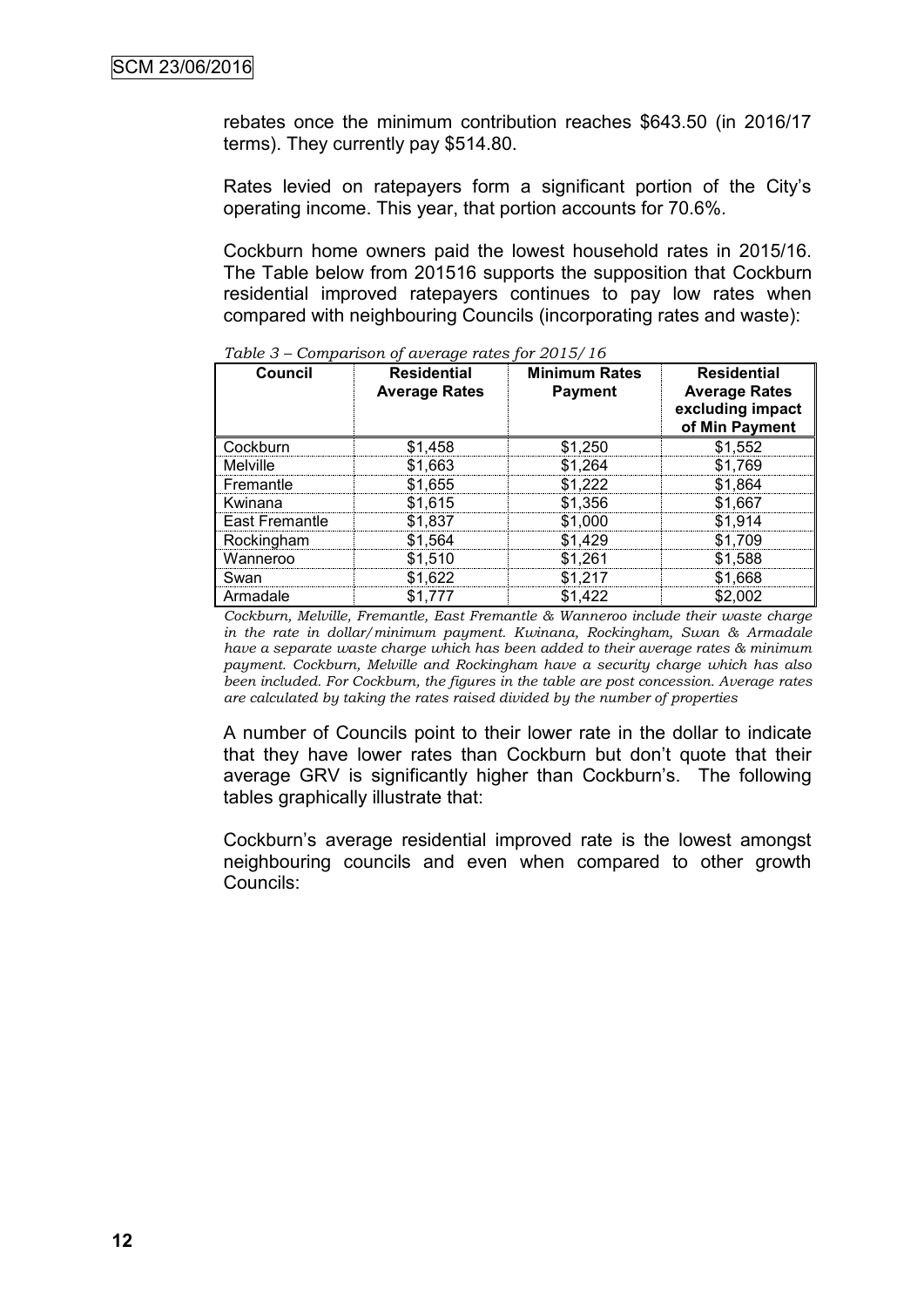

*Graph 1 – Comparison of average rates for residential improved properties for 2015/16*

Cockburn's minimum payment rate for residential properties is also at the lowest levels except for the Town of East Fremantle, where they only have 282 properties on the lowest minimum payment:

*Graph 2 – Comparison of minimum payment rates for residential improved properties for 2015/16*



If you remove the lowering impact of the minimum payment rate from all other residential improved properties Cockburn again has the lowest average rates when compared to other Councils in the comparison group: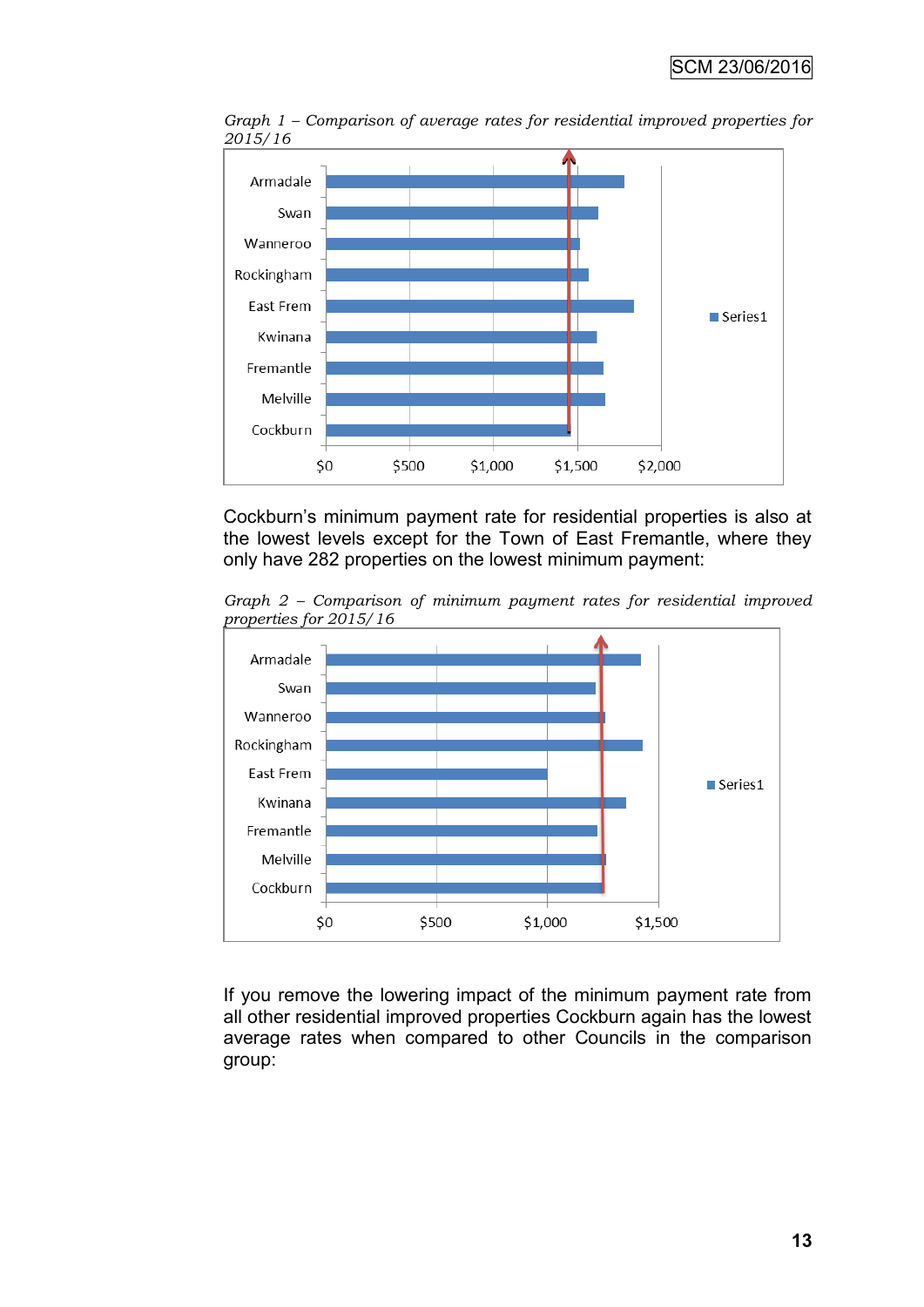

*Graph 3 – Comparison of average rates for residential properties for 2015/16 without the lowering impact of minimum payment rates*

The above Councils were chosen firstly, because they are in the same local grouping (South West Group) and secondly, to compare with other outer metro growth Councils such as Swan, Wanneroo and Armadale, who are all experiencing rapid growth and have a comparable separate rate for residential improved properties.

Below is a comprehensive table of all metropolitan councils and their proposed rate increases (as indicated at the time of preparing this report). The average increase is 3.6% with the median increase at 3% in line with the increase proposed by Cockburn.

| Council               | <b>Proposed</b>             |
|-----------------------|-----------------------------|
|                       | <b>Residential Increase</b> |
| Armadale              | 3.0%                        |
| Bassendean            | 3.0%                        |
| Bayswater             | 3.0%                        |
| <b>Belmont</b>        | 5.0%                        |
| Cambridge             | N/A                         |
| Canning               | N/A                         |
| Claremont             | $3.0\%$                     |
| Cockburn              | 3.0%                        |
| Cottesloe             | 4.0%                        |
| <b>East Fremantle</b> | 4.0%                        |
| Fremantle             | $3.0\%$                     |
| Gosnells              | $3.0\%$                     |
| Joondalup             | 2.7%                        |
| Kalamunda             | 3.0%                        |
| Kwinana               | 3.0%                        |

*Table 4 - Council increase in residential rates for 2016/17*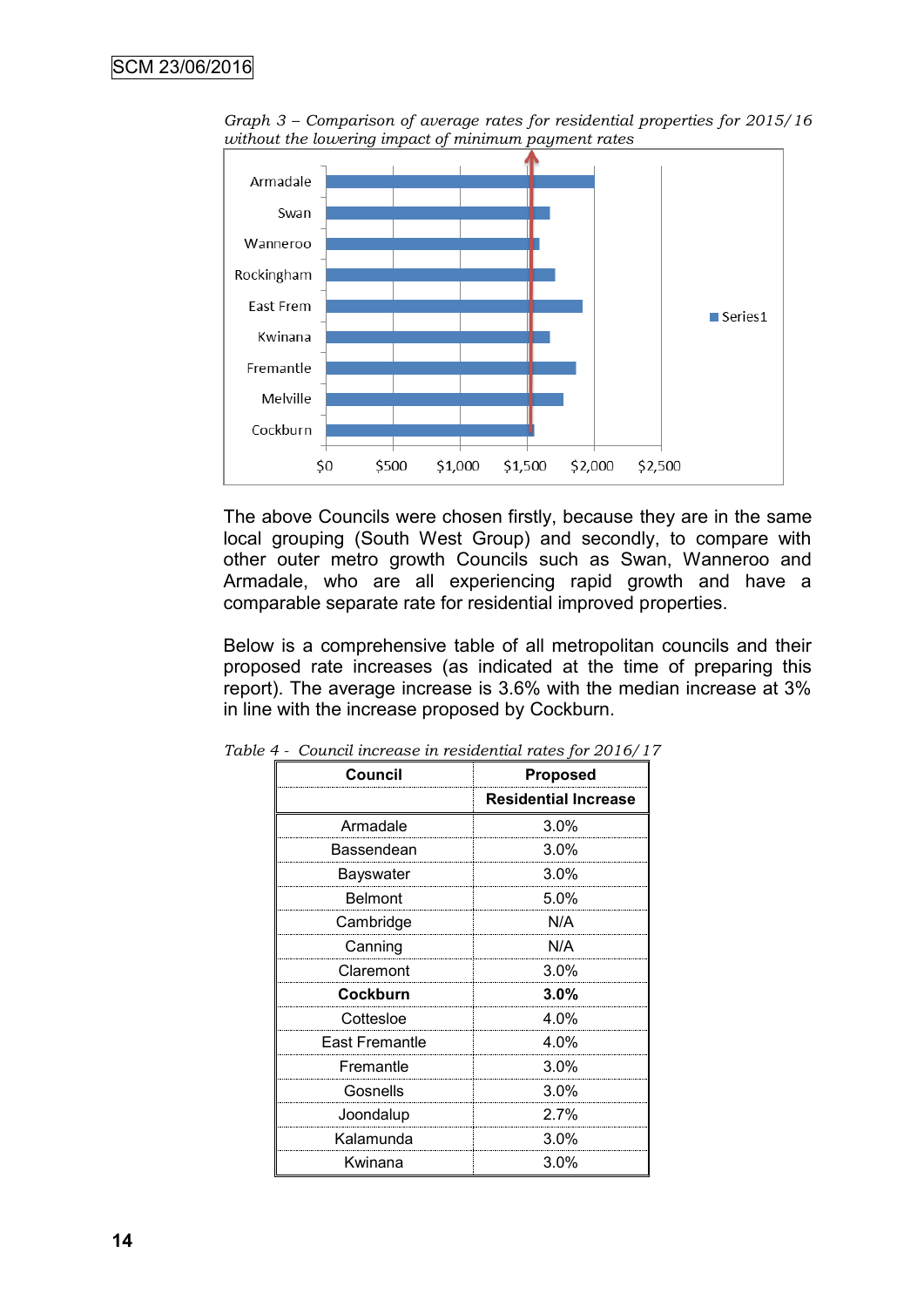| <b>Council</b>          | <b>Proposed</b>             |
|-------------------------|-----------------------------|
|                         | <b>Residential Increase</b> |
| <b>Melville</b>         | 2.5%                        |
| Mosman Park             | 4.0%                        |
| Mundaring               | $6.0\%$                     |
| Nedlands                | 4.5%                        |
| <b>Peppermint Grove</b> | 2.5%                        |
| Perth                   | 1.6%                        |
| Rockingham              | $4.0\%$                     |
| Stirling                | 4.0%                        |
| South Perth             | 3.5%                        |
| Subiaco                 | $8.7\%$ *                   |
| Swan                    | 3.3%                        |
| Victoria Park           | 6.0%                        |
| Vincent                 | 4.5%                        |
| Wanneroo                | 3.95%                       |
| Average                 | 3.65%                       |
| Median                  | 3.0%                        |

\**The increase for Subiaco includes an extra 6.2% which is a reflection of the loss of significant income to the City of Perth as part of the State Government's City of Perth Act. This is the reason why Perth has such a low rate increase. The average excludes Subiaco as it will be too large a distortion.*

Overall growth of new properties/improvement to existing properties/vacant land has been budgeted at 2.5%. This translates to approximately 1,000 new dwellings. The City is also expecting a 2.8% growth in the commercial and industrial rates category in the Phoenix and Cockburn Commercial Parks, Jandakot City, Cockburn Central and the AMC precinct. The City has budgeted to receive commensurate interim rates as part of the 2016/17 budget.

## *Pool Inspection Fee*

The fee will increase slightly to \$36.50 from \$36.00 per property with a swimming pool. This is in order to ensure that City will be able to inspect every swimming pool in the municipality once every four years to comply with the relevant statutory requirement.

## *Port Coogee Special Maintenance Specified Area Rate*

This rate will fall from 1.400¢ to 1.200c in the dollar of GRV value. These monies are being reserved so as to to ensure that the parks and public areas (including custom street lighting) are maintained in accordance with the higher standards agreed to between the City and the Developer. The additional costs being borne by the developer initially and the landowners ultimately. The income from this item is included in the total rates to be raised by the budget. There are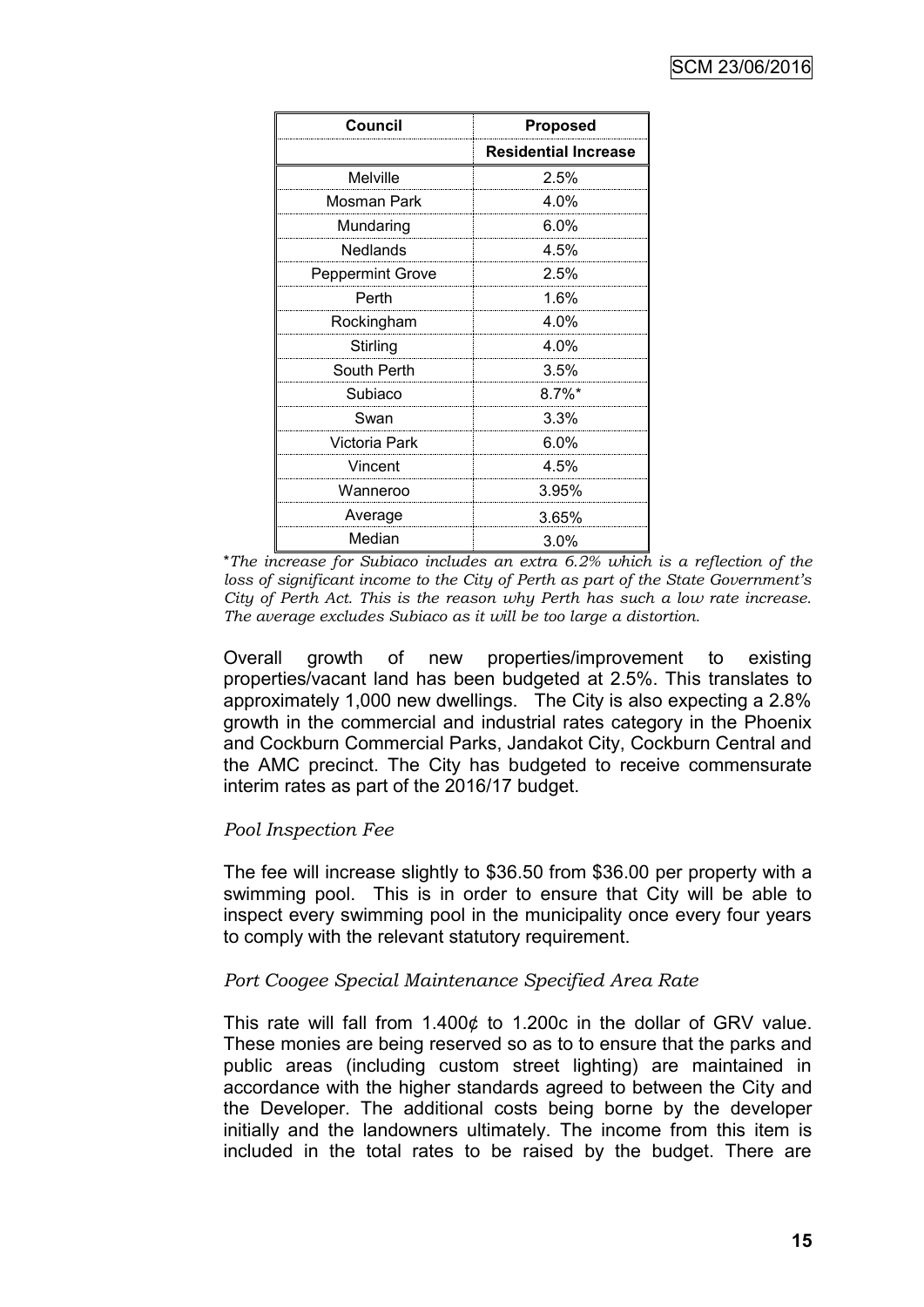sufficient funds to cater for the growth of this expenditure for the next five years at this set rate.

The City will continue taking over public open space in the Port Coogee area in 2016/17 which will trigger the City drawing on funds in the Reserve to supplement the additional maintenance work noted above.

#### *Port Coogee Waterways Specified Area Rate*

This is a new Specified Area Rate for properties that connect with the waterways. The rate will be used to fund maintenance of the waterways and associated infrastructure assets. There are approximately 54 properties impacted by this rate.

All Port Coogee properties will receive only one specified area rate either the Port Coogee Special Maintenance Area rate or the Port Coogee Waterways Specified Area Rate. A map is attached to the Agenda.

#### *Cockburn Coast Specified Area Rate*

This rate will fall from 1.400¢ to 1.200c in the dollar of GRV value for residential improved only. These monies are being reserved so as to ensure that the parks and public areas (including custom street lighting) are maintained in accordance with the higher standards agreed to between the City and the Developer. The additional costs being borne by the developer initially and the landowners ultimately. The income from this item is included in the total rates to be raised by the budget.

The City will see the first of the land holdings sub-divided into residential improved lots in 2016/17. A map of the area is attached to the Agenda.

#### *Emergency Services Levy*

Although not imposed by the City, the levy is collected by the City under direct instruction from the State Government and passed onto the Department of Fire and Emergency Services DFES (formerly the Fire and Emergency Services Authority). The increase for City of Cockburn ratepayers is 4.2%. This will be approximately \$60 for the average residential improved property. The City collects over \$14m from this levy on behalf of DFES.

#### *Fees and Charges*

The City has budgeted to receive \$24.36m in Fees and Charges in 2016/17. Although this category of income covers 170 services provided by City, there are five fee types that combine to make up \$14.33m or 59% of the total fees and charges. The fees consist of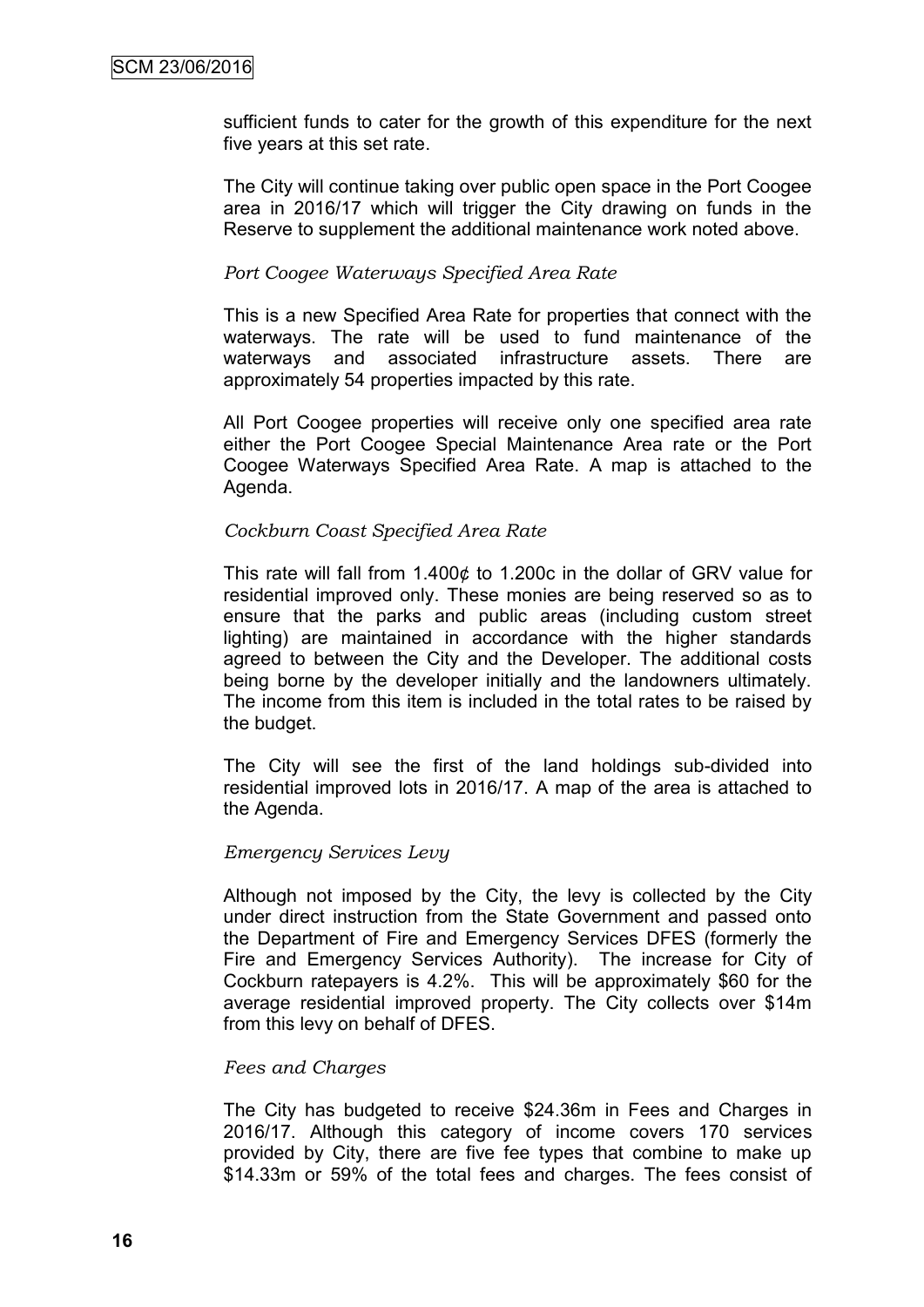Waste fees (tipping, sale of recycled metals and materials and sale of gas) related to the Henderson Waste and Recovery Park, waste collection for commercial/industrial properties, fees associated with the Planning and Building (Statutory) approvals and finally, the lease revenue from property owned by the City.

The Gate Fee for the Henderson Landfill facility will not increase at 1 July 2016 as a result of intense competition in the market place. As a result of the State Government increasing the Landfill Levy from \$55 to \$60 per tonne from 1 July, the City will be forced to absorb this impost in order to retain market share. The cost of this impost is \$375,000.

Statutory fees collected for Planning and Building will remain similar to 2015/16.

Rental income will be over \$2.5m which includes income from a number of Council owned properties including Cockburn Health and Community Centre, Coogee Beach café, Coogee Beach Caravan Park, Naval Base Shacks, Youth Centre commercial leases and a range of halls.

The final income items are fees for the South Lake Leisure Centre which has been budgeted to operate till the opening of the Cockburn ARC in late 2016/17. A budget has also been established for income from Cockburn ARC.

All other fees will rise in a range from CPI to % in order to cover the cost of the service/s provided by the City.

## *Service Charges*

This income is for the repayment of the Underground Power projects completed in Hamilton Hill.

## *Operating Grants and Subsidies*

This income source is provided by the State and Federal Governments. The income is generally recurrent and rises by CPI or a similar agreed factor. For the 2016/17 Budget, the Federal Government has frozen the level of the Financial Assistance Grant (General and Untied Road grant) at 2013/14 base with no indexation for population growth until 2018/19. FAG grants appear higher in 2016/17 as a result of the Commonwealth part paying the 2015/16 grant in 2014/15.

Apart from the untied Federal Assistance Grant noted below, the other grants have been provided by the State and Federal Governments for the delivery of specific community programs.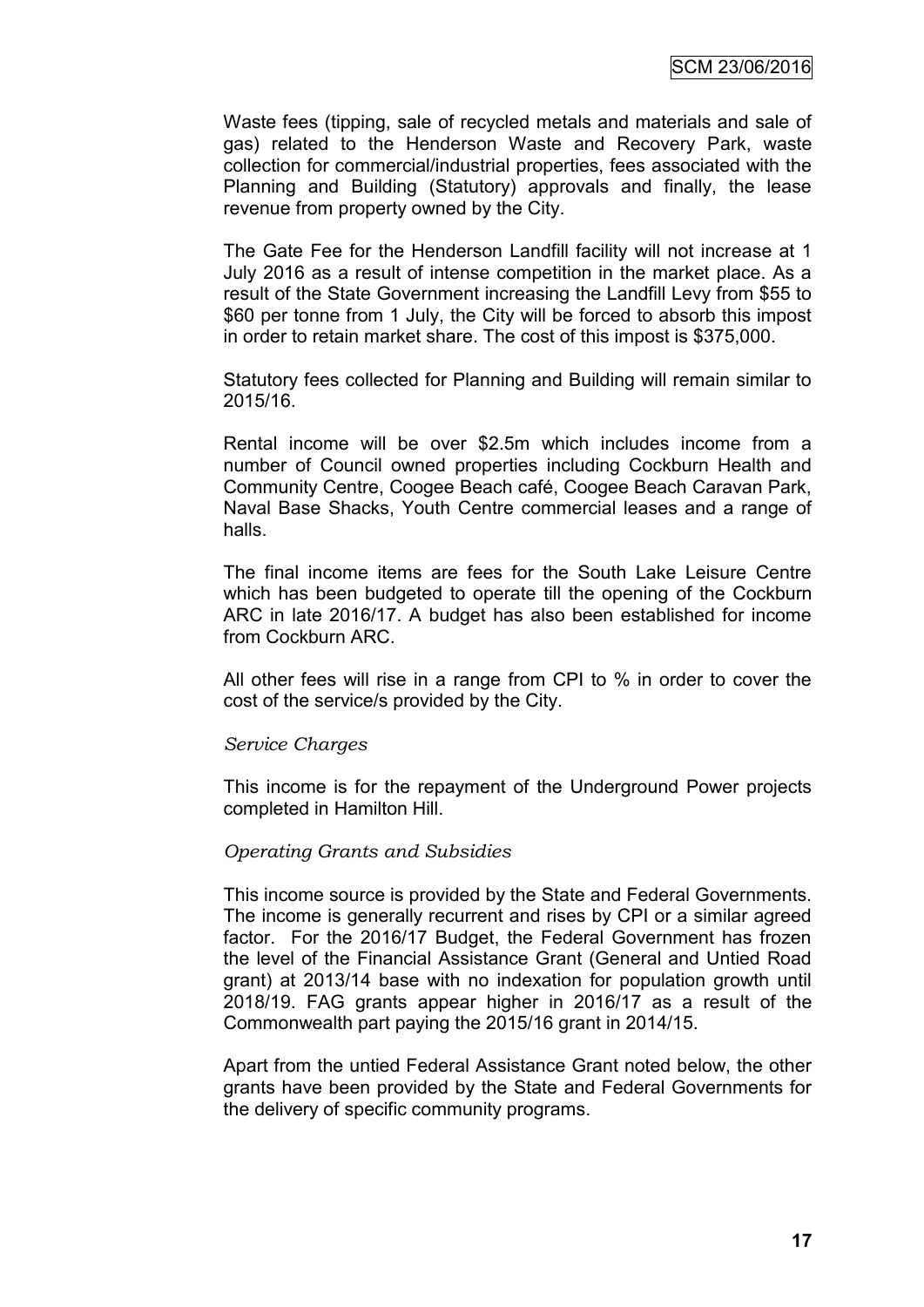| Grant                                                 | <b>Amount</b> |
|-------------------------------------------------------|---------------|
| Child Care and Children (Federal Government)          | \$1.90m       |
| Financial Assistance (Untied from Federal Government) | \$2.20m       |
| Financial Assistance (Roads from Federal Government)  | \$1.50m       |
| Aged Services - HACC                                  | \$1.99m       |
| Aged Services - HACP                                  | \$0.44m       |
| Youth Services (2 programs)                           | \$0.47m       |
| Family Services (4 programs)                          | \$0.44m       |
| <b>DFES Operational Grant</b>                         | \$0.23m       |
| <b>Recreation Services</b>                            | \$0.18m       |
| Total Grants                                          | \$9.09m       |

*Table 5 – Operating grants for 2016/17*

#### *Interest Income*

Income generated by this item is divided into three parts, municipal fund interest, financial reserves interest and sundry interest income derived from outstanding rates and instalments (including an interest payment for deferred pensioner rates from the State Revenue Office). The term deposit interest rate has been set at 2.75% but may change should the RBA lower further the cash rate below 1.75% This lower outlook for rates has caused the City to reduce the overall interest income budget from \$5.57m to \$4.77m.

| • Municipal Interest              | \$2.24m |
|-----------------------------------|---------|
| • Reserves Interest               | \$1.86m |
| • Instalment Interest             | \$0.44m |
| • Penalty Interest                | \$0.24m |
| • Deferred Pension rates interest | \$0.03m |

The City is compliant with the latest amendment to the Local Government (Financial Management) Regulations in that all funds are invested in Term Deposits held with Australian Banks or Australian Government Bonds apart from two investments grandfathered under the same regulations. One is a senior bond issued by the Commonwealth Bank and the second is an investment in an Australian mortgage fund comprising "reverse" Australian mortgages. Each investment continues to pay a competitive rate of interest and will be redeemed upon maturity.

#### *Expenditure*

Budgeted growth of operating expenditure for 2016/17 is 5.1%. The following comparative table indicates the growth of operating expenditure over the financial years 2015/16 to 2016/17.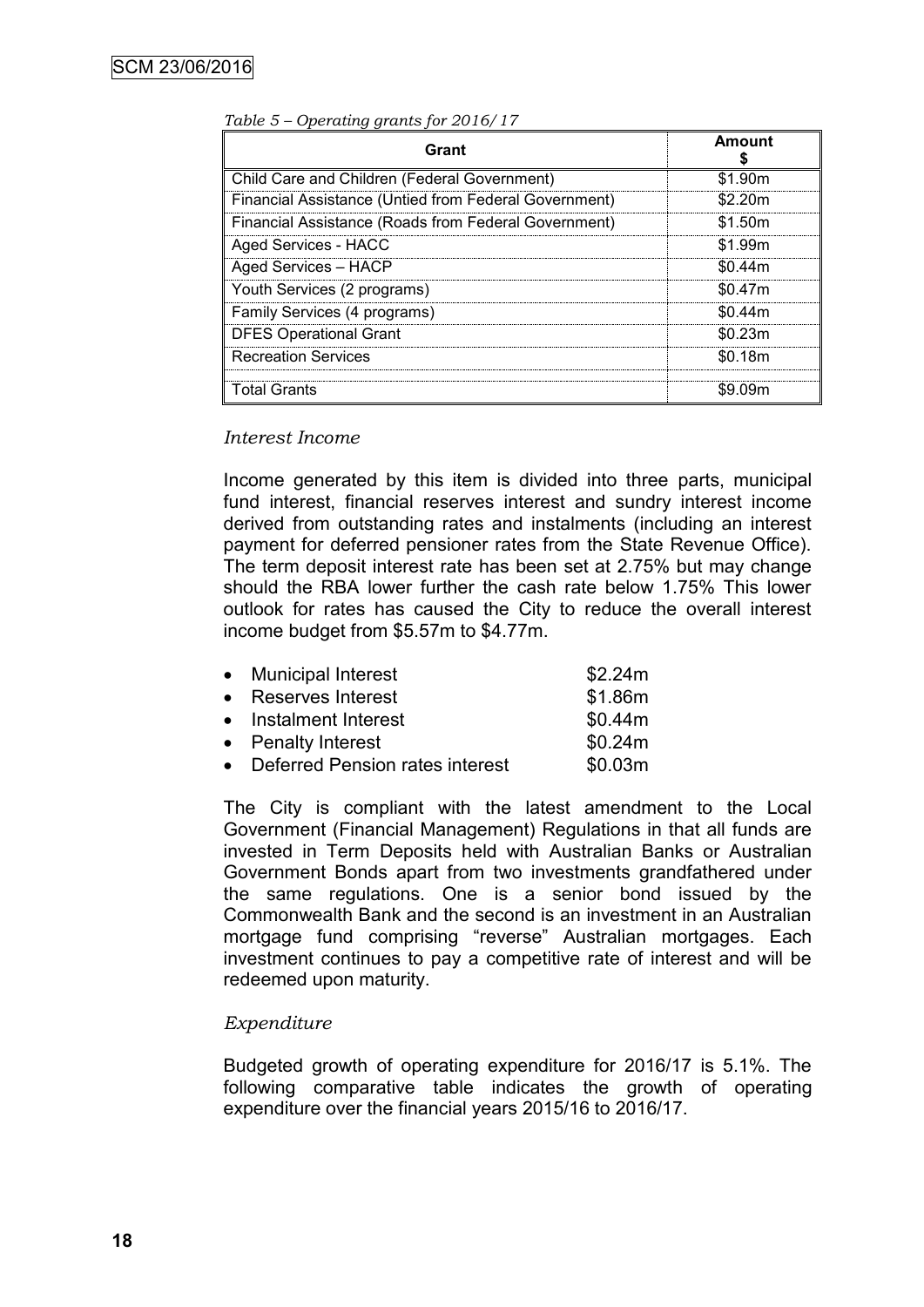| All figures \$M          | 2015/16<br><b>Amended</b><br><b>Budget</b> | 2016/17<br><b>Budget</b> | <b>Increase</b><br>16/17 Budget<br>on 15/16<br><b>Budget</b> | % of Overall<br><b>Cost of 16/17</b><br><b>Budget</b> |
|--------------------------|--------------------------------------------|--------------------------|--------------------------------------------------------------|-------------------------------------------------------|
| Payroll                  | 47.92                                      | 48.87                    | 2.0%                                                         | 37.4%                                                 |
| <b>Materials</b>         | 38.34                                      | 41.37                    | 6.1%                                                         | $31.2\%$                                              |
| Utilities                | 4.57                                       | 4.68                     | 2.6%                                                         | $3.6\%$                                               |
| <b>Interest Expense</b>  | 0.07                                       | 0.93                     | n/a                                                          | $0.7\%$                                               |
| Insurance                | 2.13                                       | 2.24                     | $5.1\%$                                                      | $1.7\%$                                               |
| <b>Other Expenses</b>    | 6.82                                       | 7.33                     | 12.7%                                                        | $5.9\%$                                               |
| Depreciation             | 27.53                                      | 27.54                    | n/a                                                          | 21.1%                                                 |
| Internal Recharging      | (3.02)                                     | (2.22)                   | $-26.4%$                                                     | -1.6%                                                 |
| <b>Total Expenditure</b> | 124.64                                     | 130.74                   | 5.1%                                                         | 100%                                                  |

*Table 6 – Operating expenditure 2016/17 and 2015/16*

The above table also demonstrates where the City is spending its operating expenditure with a detailed explanation below.

#### *Payroll*

The City has budgeted for a 2.0% increase in salaries. This will also provide for a number of new staff, in line with Council's adopted Workforce Plan for Cockburn ARC. There has been an offsetting reduction in the staff numbers within roads construction.

Table 7 uses one particular ratio of residents to staff numbers, which demonstrates the efficiency of council staffing to service their respective community. For both 2014 and 2015 Cockburn was the second most efficient after the City of Rockingham out of the comparative Councils.

|                 | 2015<br>Ratio:<br><b>Residents</b><br>to Staff | 2015<br><b>FTE</b><br><b>Staff</b> | 2015<br><b>Population</b> | 2014<br><b>Ratio:</b><br><b>Resident</b><br>to Staff | 2014<br><b>FTE</b><br><b>Staff</b> | 2014<br><b>Population</b> |
|-----------------|------------------------------------------------|------------------------------------|---------------------------|------------------------------------------------------|------------------------------------|---------------------------|
| Cockburn        | 246                                            | 431                                | 105,998                   | 233                                                  | 438                                | 101,973                   |
| <b>Melville</b> | 225                                            | 476                                | 107,239                   | 221                                                  | 481                                | 106,336                   |
| Fremantle       | 79                                             | 392                                | 30,883                    | 79                                                   | 384                                | 30,321                    |
| Kwinana         | 160                                            | 237                                | 37,834                    | 157                                                  | 223                                | 35,000                    |
| Rockingham      | 257                                            | 484                                | 124,245                   | 260                                                  | 462                                | 120,275                   |
| Armadale        | 238                                            | 345                                | 82,267                    | 227                                                  | 330                                | 75,000                    |
| Wanneroo        | 220                                            | 853                                | 188,000                   | 212                                                  | 848                                | 179,813                   |
| Swan            | 207                                            | 629                                | 130,013                   | 203                                                  | 610                                | 124,042                   |

*Table 7 – Comparison on number of residents to staff 2015 and 2014*

*Source: Staff 2014/15 annual reports. Population ABS Regional population statistics*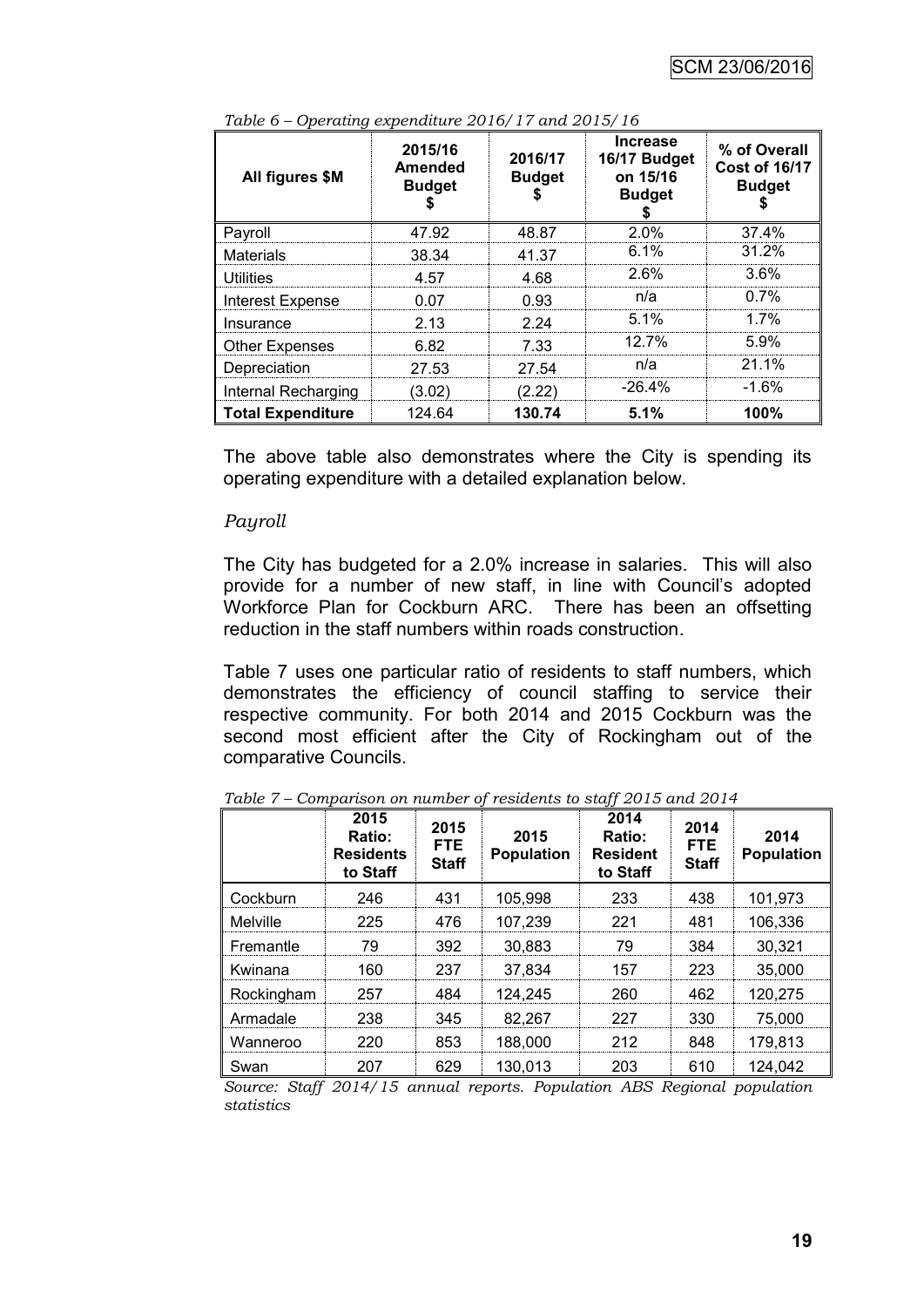## *Materials and Contract*

Aside from employee and related costs, materials and contracts is the City's largest recurrent operating expenditure item. The following items form over 50% of the expenditure for 2016/17. Waste collection \$8.79m, SMRC loan repayment \$1.65m, parks & playgrounds \$1.48m, street maintenance \$1.56m, care giver payments 1.04m, Co-Safe \$2.1m, equipment leases \$0.66m, valuations for rates \$0.55m, legal fees \$0.42m, carnival of events \$0.7m, sportsgrounds \$0.6m, services \$2.13m.

Over 80% of the City's materials and contracts expenditure is subjected to competitive procurement practices. These include both formal tender and quotation processes, governed by legislation and Council policy. This percentage has seen an increasing trend over recent years due to a concerted effort by the City to drive better value for money from its annual budget.

#### *Insurance*

The City, like all local governments in WA, is a member of the Local Government Insurance Scheme (LGIS) – a cooperative insurance scheme. This Scheme covers workers compensation insurance, property and public liability insurance. In effect, Council self-insures through the LGIS. Insurance for motor vehicles, councillor and officer liability (similar to Directors and Officers Liability insurance), travel insurance plus others insurances are sourced by the LGIS from external insurance providers. Motor vehicle insurance is of a significant quantum that LGIS tenders to the general Insurance market each year to ensure Council receives a competitive pricing outcome.

Overall, insurance premiums are expected to increase by 5% to \$2.24m from \$2.13m in 2016/17. Workers compensation premium will increase in line with the overall rise in council payroll and public liability will be similar to 2015/16. Property insurance will increase by 5% due to a firmer market and the impact of Cockburn ARC (for part of the year from practical completion in March 2017 (as per contract with Brookfield Multiplex).

In addition, the City has an active program of regular revaluation of assets so as to ensure the City's buildings are not under-insured.

The City banks dividends received through the LGIS self-insurance scheme to its Insurance Reserve in order to cover small claims internally and smooth out annual premiums when necessary.

#### *Utilities*

This item covers expenditures for electricity, gas, water and telecommunications.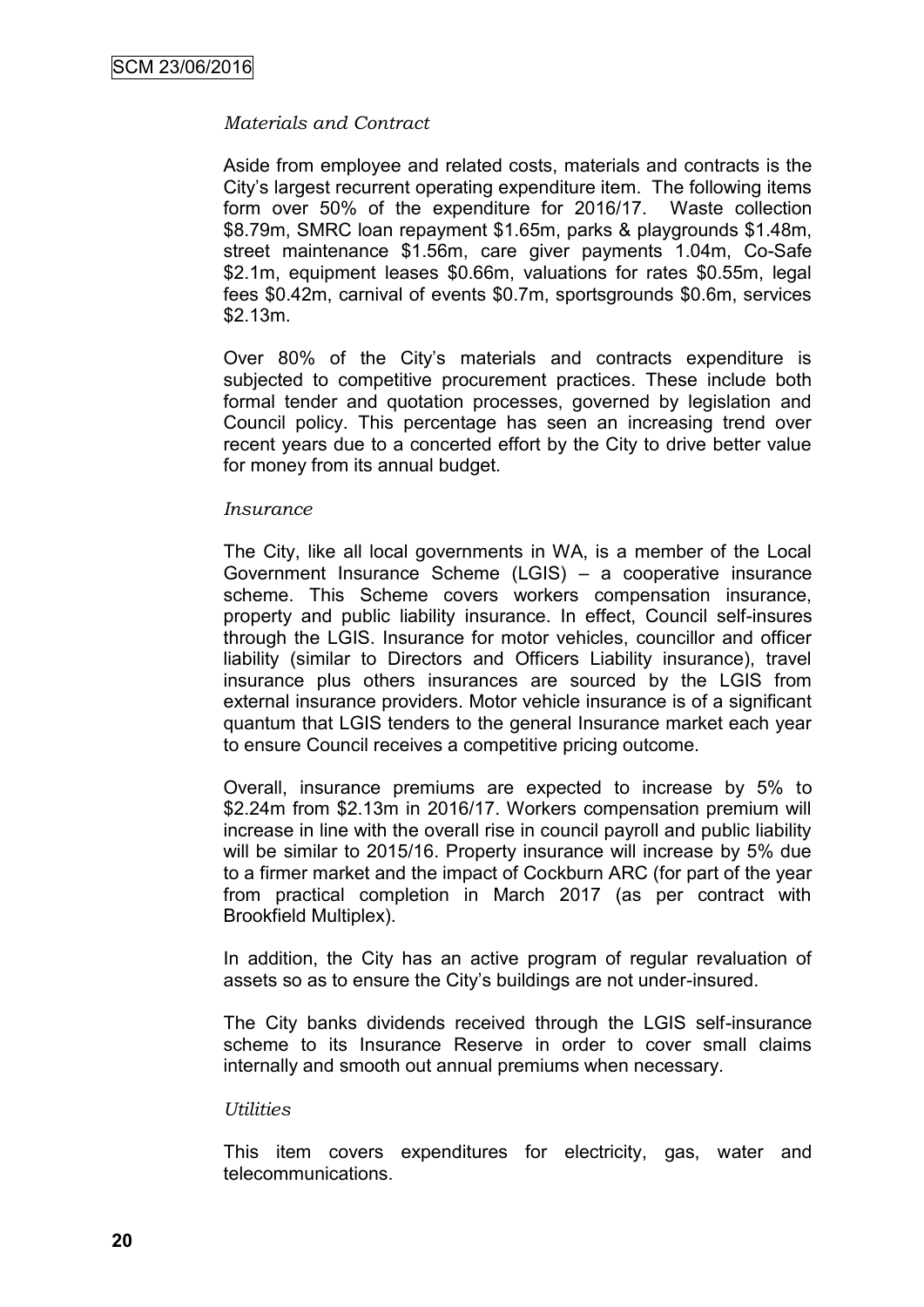Electricity is consumed by the City in two ways. Firstly, general power consumption for buildings and associated facilities and secondly, electricity consumption for street lighting. The City pays for over 12,800 street lights, which will cost \$2.5m in 2016/17. The State budget for 2016/17 flagged an increase of 2.5% for 2016/17.

The balance of electricity will be expended on buildings and associated infrastructure. A number of the Council's facilities are subject to a two year fixed price contract and the balance subject to increases announced in the State Government budget of 3%. No significant cost increases are expected other than for consumption especially for the new Cockburn ARC facility.

Other utilities are expected to increase by 4% apart from telecoms which has no increase.

#### *Other Expenses*

This item of expenditure covers a range of sundry expenses such as the State Government's Landfill Levy of \$3.8m, which has risen from \$55 per tonne to \$60 per tonne from 1 July 2016, fuel \$0.85m, grants and donations of \$1.31m, operating contribution to the SMRC of \$0.336m and levy payments to parents of \$0.5m (fully funded from the Federal Government).

#### *Depreciation*

The City has estimated \$27.54m of depreciation for 2016/17, which is on par with the amount for 2015/16. The City effectively cash backs its depreciation, as demonstrated by the \$5.17m positive operating result in the Statement of Comprehensive Income. By being fiscally responsible and cash backing the depreciation, the City is able to use the cash generated by this item to refurbish current assets in addition to construct new assets. Council has been briefed on a plan to spend up to 80% of the cash produced from depreciation to refurbish assets. This plan will take five to seven years to move from the current 65% of depreciation cash expended on the capital refurbishment program. This plan has been designed so as to provide a greater life for existing City assets.

#### *Interest Expense*

The City will be required to pay interest in 2016/17 for two loans covering Cockburn ARC plus the Emergency Services Facility. The former loan interest expense will be covered by developer contributions. The latter loan will be funded by DFES. The total cost for this year is \$0.93m.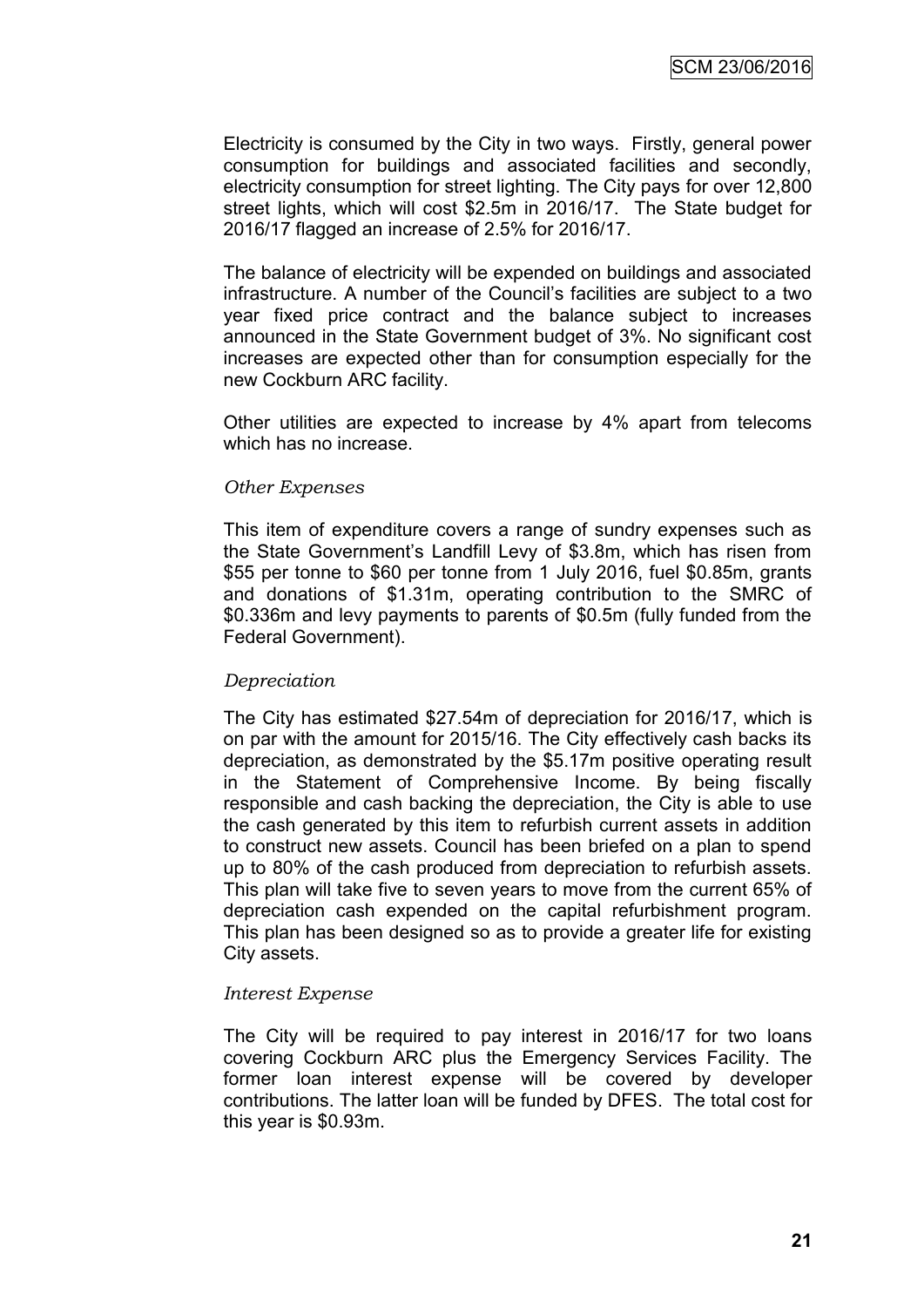The Council had intentionally intended to borrow in 2014/15 for the construction of the Cockburn ARC at CCW but due to delays in finalising the building contract no borrowings have been required until 2015/16.

Council has since borrowed \$25m in line with the Long Term Financial Plan for the Cockburn ARC project, with the loan drawn down in June 2016 and to be repaid over ten years using DCP13 contributions.

#### *Port Coogee Marina*

As from 24 July 2016, the City will assume control over the assets and operations of the Port Coogee Marina and associated facilities including boardwalk, seawalls, jetties and fuel dispensing facility. The current marina caters for 150 boats with plans for another 150 boat pens, subject to the Council approving the \$3m cost of construction and the demand from the boat market. The current 150 pens are leased in short, medium and long term periods.

| City of Cockburn - Port Catherine Non-Marina<br>Costs | 2016/17 | 2017/18 |
|-------------------------------------------------------|---------|---------|
| <b>Municipal Fund</b>                                 | 50,784  | 49,189  |
| Other Income                                          | 282,934 | 284,529 |
| <b>Total Income</b>                                   | 333,718 | 333,718 |
| <b>Recruitment Expenses</b>                           |         |         |
| <b>Marina Pens</b><br>(a)                             |         |         |
| (b)<br>Marina External (inc. Fishing Jetty)           | 33.618  | 33.618  |
| <b>Marina Services Building</b><br>C)                 |         |         |
| (d<br>Marina Groundwater Interception Device          | 35,350  | 35,350  |
| Non-Recurrent OP Expenses                             | 128,500 | 128,500 |
| Depreciation                                          | 136,250 | 136,250 |
| <b>Total Expenditure</b>                              | 333,718 | 333,718 |

*Table 8A – Port Coogee Marina Business Plan Financials 2016/17 & 2017/18*

*Table 8B – Port Coogee Marina Business Plan Financials 2016/17 & 17/8*

| City of Cockburn - Port Catherine Marina      | 2016/17  | 2017/18  |
|-----------------------------------------------|----------|----------|
| Marina Pen Fees - Current Occupancy           | 896,750  | 919,169  |
| Marina Services Building Lease                | 46,750   | 47,919   |
| Other Income                                  | 14,000   | 14,000   |
| <b>Total Income</b>                           | 957,500  | 981,088  |
|                                               |          |          |
| General Expenses (Inc salaries)               | 377,109  | 381,104  |
| <b>Recurrent Expenses</b>                     |          |          |
| Marina Pens<br>(a)                            | 59,670   | 59,670   |
| (b)<br>Marina External (inc. Fishing Jetty)   | 33,618   | 51,720   |
| <b>Marina Services Building</b><br>(c)        | 54,690   | 54,690   |
| (d)<br>Marina Groundwater Interception Device |          |          |
| Non-Recurrent OP Expenses                     | 71,750   | 71,750   |
| Depreciation                                  | 348,000  | 348,000  |
| <b>Total Expenditure</b>                      | 944,837  | 966,934  |
|                                               |          |          |
| <b>Operating Surplus – Part Occupancy</b>     | \$12.663 | \$14.153 |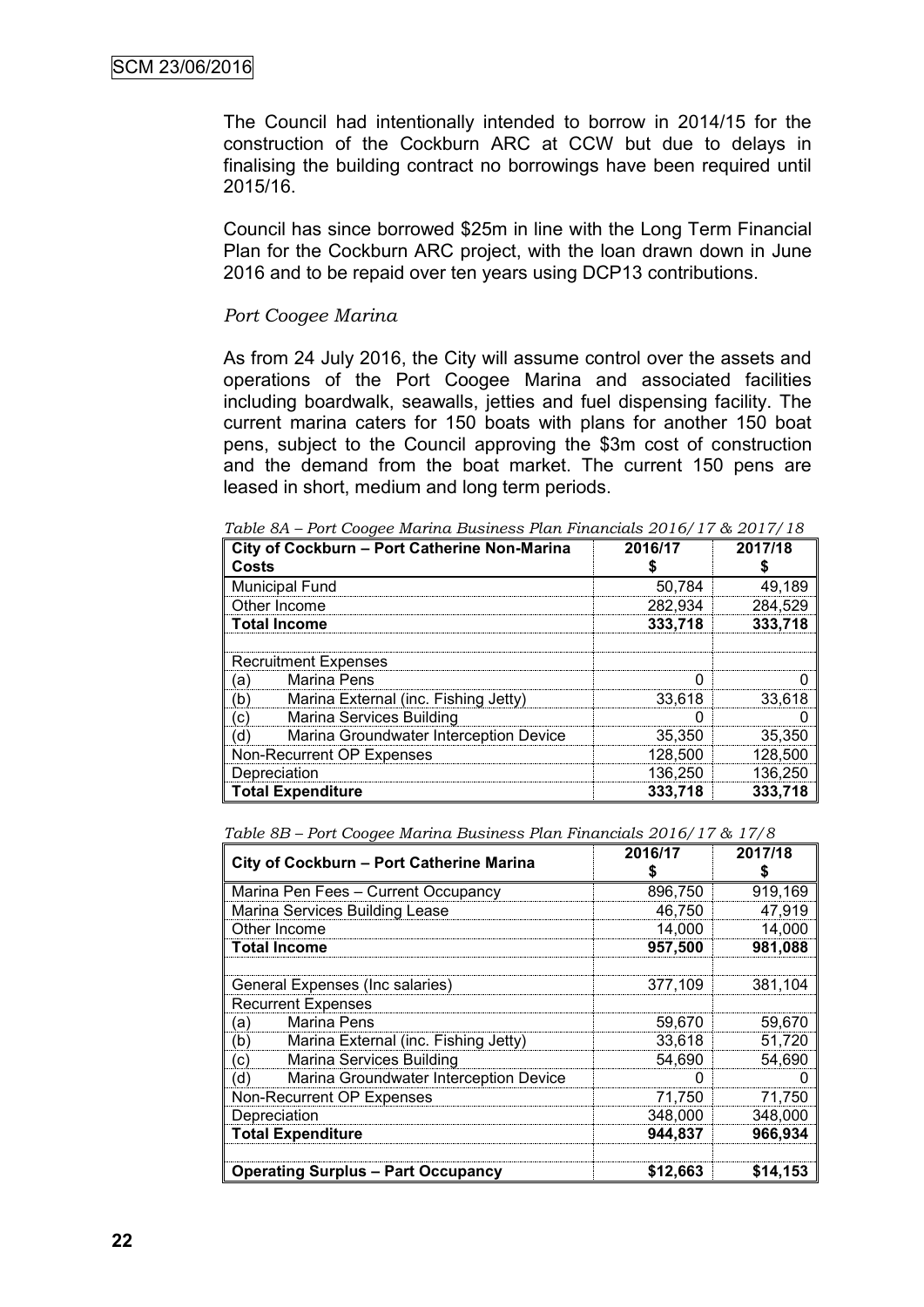## Cockburn ARC

The Centre is scheduled to open around April 2017. The facility will have cost \$109m and is a joint collaboration between the City and the Fremantle Football Club. The Centre will also include space dedicated to Curtin University. The City commissioned Warren Green Consulting to prepare a Business Operations and Management Plan for the Centre and this is available on the City website at: [www.cockburn.wa.gov.au/rpaec/businessplan.](http://www.cockburn.wa.gov.au/rpaec/businessplan) The City will selfmanage the Centre and will not privatise the operations of the centre other than the café

The South Lakes Leisure Centre (SLLC) will be decommissioned in 2016/17. The budget contains an amount of \$200,000 to decommission the facility. At the same time, the CIty is discussing the gifting of the decommissioned facility to the Education Department of WA. As a result of the potential gifting of the asset, the CIty will need to write-off the remaining value of the asset of approximately \$3.3m. This write-off will be reflected in the Financial Statements for 2016/17 subject to determination by Council and confirmation by Council's external auditors for which Council Officers are in discussions about the correct treatment.

The following table highlights the financial impact of the centre. The costs do not contain the depreciation charge for the centre.

|                                              | Year 1 | Year 2 | Year 3 | Year 4 |
|----------------------------------------------|--------|--------|--------|--------|
| Income                                       |        |        |        |        |
| <b>Administration &amp; Customer Service</b> | 0.45   | 0.48   | 0.52   | 0.54   |
| Aquatics                                     | 3.07   | 3.35   | 3.64   | 3.75   |
| Operations                                   | 0.03   | 0.02   | 0.02   | 0.02   |
| Sales & Marketing                            | 2.32   | 2.87   | 3.12   | 3.33   |
| Sport, Health & Wellness                     | 1.17   | 1.44   | 1.68   | 1.92   |
| <b>Total Income</b>                          | 7.03   | 8.16   | 8.97   | 9.56   |
|                                              |        |        |        |        |
| Expenditure                                  |        |        |        |        |
| <b>Administration &amp; Customer Service</b> | 1.61   | 1.59   | 1.67   | 1.72   |
| Aquatics                                     | 0.76   | 0.99   | 1.06   | 1.13   |
| Operations                                   | 3.62   | 3.80   | 3.99   | 4.16   |
| Sales & Marketing                            | 0.52   | 0.48   | 0.50   | 0.51   |
| Sport, Health & Wellness                     | 1.13   | 1.23   | 1.28   | 1.32   |
| <b>Total Expenditure</b>                     | 7.64   | 8.09   | 8.50   | 8.84   |
| <b>Operating Surplus/Deficit</b>             | (0.61) | 0.07   | 0.47   | 0.72   |

*Table 9 – Cockburn ARC Business Plan Financials 2017 to 2020*

*Capital Income and Developer Contributions*

The City has budgeted to receive the following Capital Income & Grants plus Developer Contributions for 2016/17.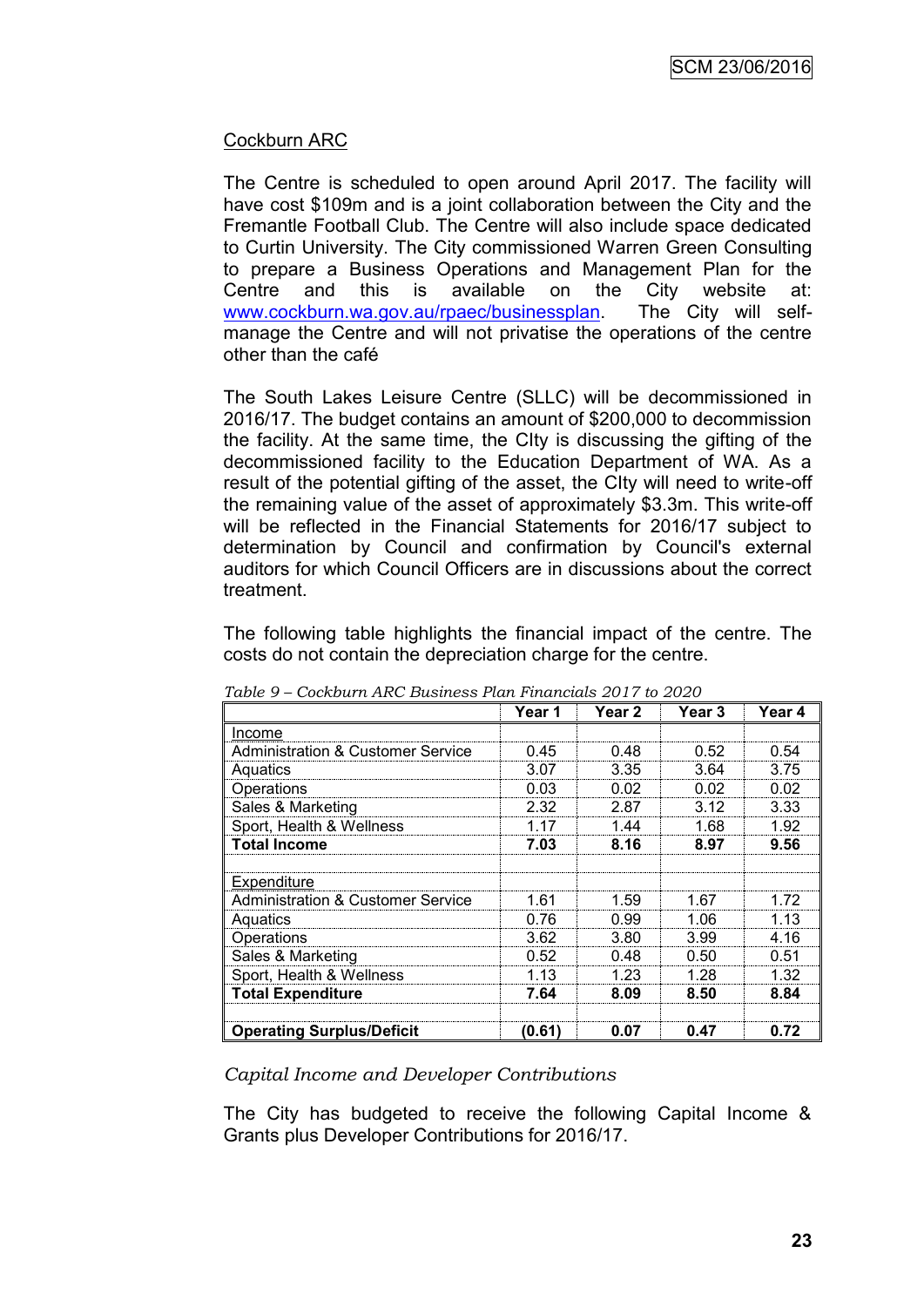*Table 10 – Capital income for 2016/17*

| $\frac{1}{2}$                                  |         |
|------------------------------------------------|---------|
| Road project grants                            | \$3.40m |
| Sale of Plant                                  | \$1.26m |
| Visko Park                                     | \$3.60m |
| Men's Shed (Lottery West)                      | \$0.48m |
| Grants (Cockburn ARC)                          | \$13.5m |
| FFC (Cockburn ARC Capital Reimbursement)       | \$4.58m |
| Developer contributions – DCP                  | \$6.74m |
| Non-government contributions – road & building |         |
| projects                                       | 0.47m   |

Cash received from motor vehicle and truck/plant (\$1.181m) will go to the replacement of those pieces of equipment with the Plant Replacement Reserve funding the balance of the acquisition price. *Capital Expenditure*

The following chart indicates where the City will commit its capital expenditure totalling \$84.82m for 2016/17:

*Table 11 – Capital expenditure for 2016/17*

| Class                       |             |
|-----------------------------|-------------|
| Roads                       | \$10.86m    |
| Footpaths                   | 1 00m       |
| Drains                      | \$1.15m     |
| T/IS/ICT                    | 48m         |
| Parks/Environment           | \$5.54m<br> |
| Parks (Other)               | \$0.95m     |
| <b>Facilities</b>           | \$58.65m    |
| Fleet (Plant and Equipment) | \$5.79m<br> |
| rtwork                      | \$0.15m     |
| NRP                         |             |
| Furniture                   | :0.03m      |
| ั∩tal                       | S84.82m     |

*New Projects*

Below is a shortened list of new projects and the capital allocated to them: For a comprehensive list of projects please refer to the attached budget – New Capital Projects 2016/17:

*Table 12 – Specific capital projects for 2016/17*

| New Capital Projects for 2016/17                                  | <b>Allocated</b><br><b>Funds</b> |
|-------------------------------------------------------------------|----------------------------------|
| Roads - Rockingham Road (Spearwood Ave to Phoenix Rd)             | 4 0 <sub>m</sub>                 |
| Roads - Lyons & Gibbs signalisation & traffic management          | 2.00m                            |
| Roads - Verde Drive (Biscayne to Solomon)                         | 0.80m                            |
| Roads - Traffic Management                                        | 0.84m                            |
| <b>Completion Cockburn ARC</b>                                    | 48.00m                           |
| Cockburn Bowling & community centre Visko Park (balance in 17/18) | 7.20m                            |
| Men's shed                                                        | 0.61 <sub>m</sub>                |
| Improvements to civic and community buildings                     | 1.50m                            |
| Plant and Equipment - Replacement                                 | 5.02m                            |
| Plant and Equipment - New                                         | 0.70m                            |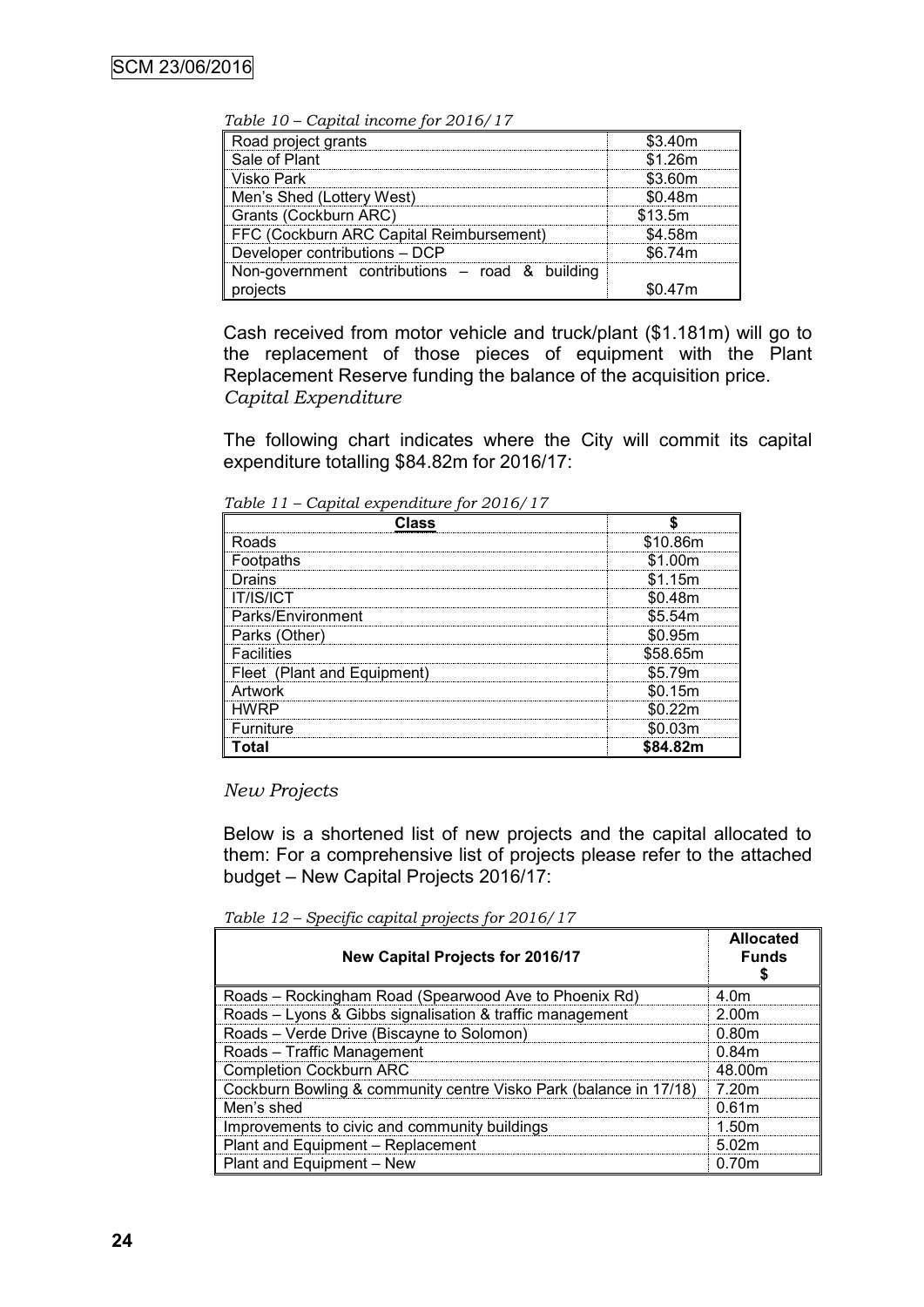| New Capital Projects for 2016/17        | <b>Allocated</b><br><b>Funds</b> |
|-----------------------------------------|----------------------------------|
| Revitalisation Strategy - Hamilton Hill | N 90m                            |
| Revitalisation Strategy - Coolbellup    | 0.50m                            |
| Revitalisation Strategy - The Lakes     | 0.80m                            |
| Coogee Beach Master Plan                | 0.50m                            |
| North Foreshore (North Coogee)          | 0.50m                            |
| Drainage Works                          | 1 18m                            |
| <b>Resurfacing of Roads</b>             | 0.74m                            |
| Footpath (new and rehabilitation)       | ∩?m                              |

An estimated \$7.5m in brought forward municipal funding from 2015/16 has been budgeted to cover unfinished capital works and projects. A detailed listing will be provided to a future Council meeting, usually October once 2015/16 annual financial statements have been audited.

#### *Borrowings*

The City is not scheduled to borrow funds in 2016/17.

In addition the City will continue repaying the principal for its existing two loans. Total repayments will be \$2.6m to cover the Emergency Services Centre and Cockburn ARC facilities.

#### *Reserves*

The City has a pro-active Ten Year Long Term Financial Plan which includes funding its financial reserves. The City places great importance in planning for the future and ensuring it has sufficient funds to complete major projects now and into the future. In this budget, Council will transfer into its financial reserves \$33.6m plus an estimated \$10.5m of brought forward funds (\$7.5m for carried forward projects and #.0m from estimated budget savings for 2015/16). However, it will draw down \$52.6m to fund a series of major capital projects, such as the Cockburn ARC at CCW and the new Cockburn Bowling Club at Visko Park.

At the same time the City is still reserving funds received from the Development Contribution Plan (a levy on all new dwelling for community infrastructure), rent from the Naval Base Shacks Leases and Coogee Beach Caravan Park (to fund capital works). It is anticipated that the City will receive \$5.0m in 2016/17 from developer contributions for community infrastructure in addition to funds for roads and other "hard" infrastructure.

The City will create two new reserves to facilitate the transfer of management and maintenance obligations for the Port Coogee marina and waterways. One will hold the \$2.1m contribution to be received from the developer upon transfer of the assets and the other will be for managing the proceeds from the specified area rate to be established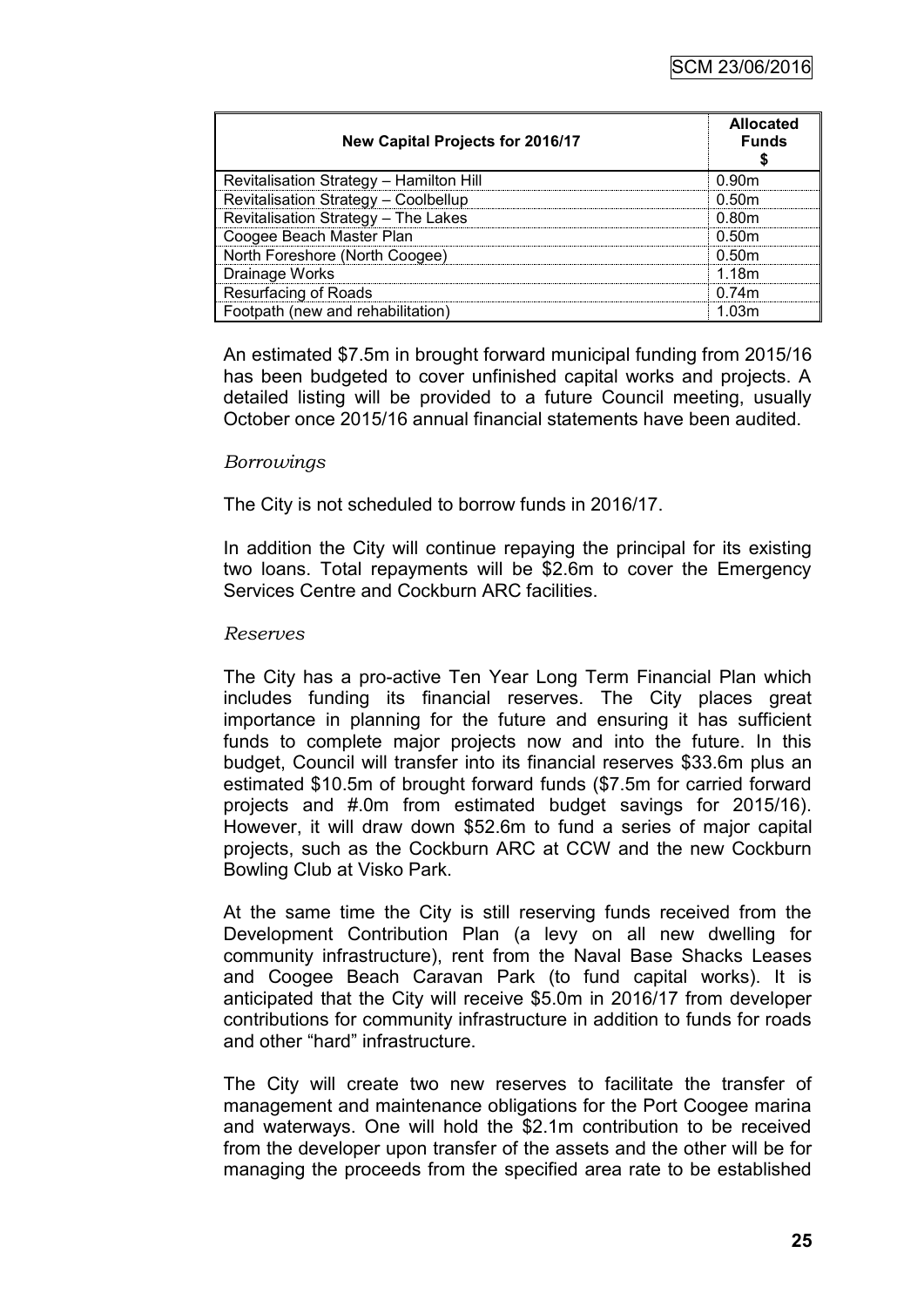to fund ongoing maintenance of the waterways and associated infrastructure assets.

The Workers Compensation Reserve is being broadened to an Insurance Reserve to reflect the current management of the LGIS selfinsurance scheme, which includes workers compensation, public liability and property insurance.

#### *Rate Setting Statement*

The Rate Setting Statement is a unique financial statement applicable to WA Local Governments. The purpose of the statement is to determine the amount of rates to be collected from property owners after the inclusion of operating income (excluding rates), Operating expenditure, capital income and expenditure, reserve transfers (to and from reserves) plus loan repayments and new borrowings. The statement also adds back the cash generated by depreciation. The deficit after inclusion of the above is to be raised from rates as provided for in the Local Government Act. The rates to be raised in 2016/17 total \$96.0m. Rates only include general rates and not service charges, specified area rates, interest from instalments and penalty interest or instalment fees.

## *Cashflow Statement*

The Cashflow Statement is presented with other statutory financial statements. It presents the cash the Council will generate and expend in running its day to day business, capital investment program – both capital income and expenditure as well as funds required to finance both the operating and investment (capital) program:

- 1. Net operating cashflows are \$32.72m
- 2. Net investment cashflows are (\$48.59m)
- 3. Net Financing Cash is (\$2.59m)
- 4. Overall cashflow is (\$18.46m)

The City will commence the year with \$133,351,966 in cash, including that held in Reserves/Restricted Funds. After Items 1 to 3 above, the City will finish the year with a closing cash position of \$114,885,061.

#### *Integrated Planning Framework*

Council adopted its Strategic Community Plan 2016/17 – 2020/21 and the Corporate Business Plan  $2016/17 - 2020/21$  at the June  $2016$ Ordinary Council Meeting. In addition a number of other plans were also adopted, these include the Long Term Financial Plan and the Workforce Plan. Each Plan will be updated every two financial years. Council has a further seventy strategic plans, master plans and other plans adopted by council which feed into the above documents including the 2016/17 municipal budget.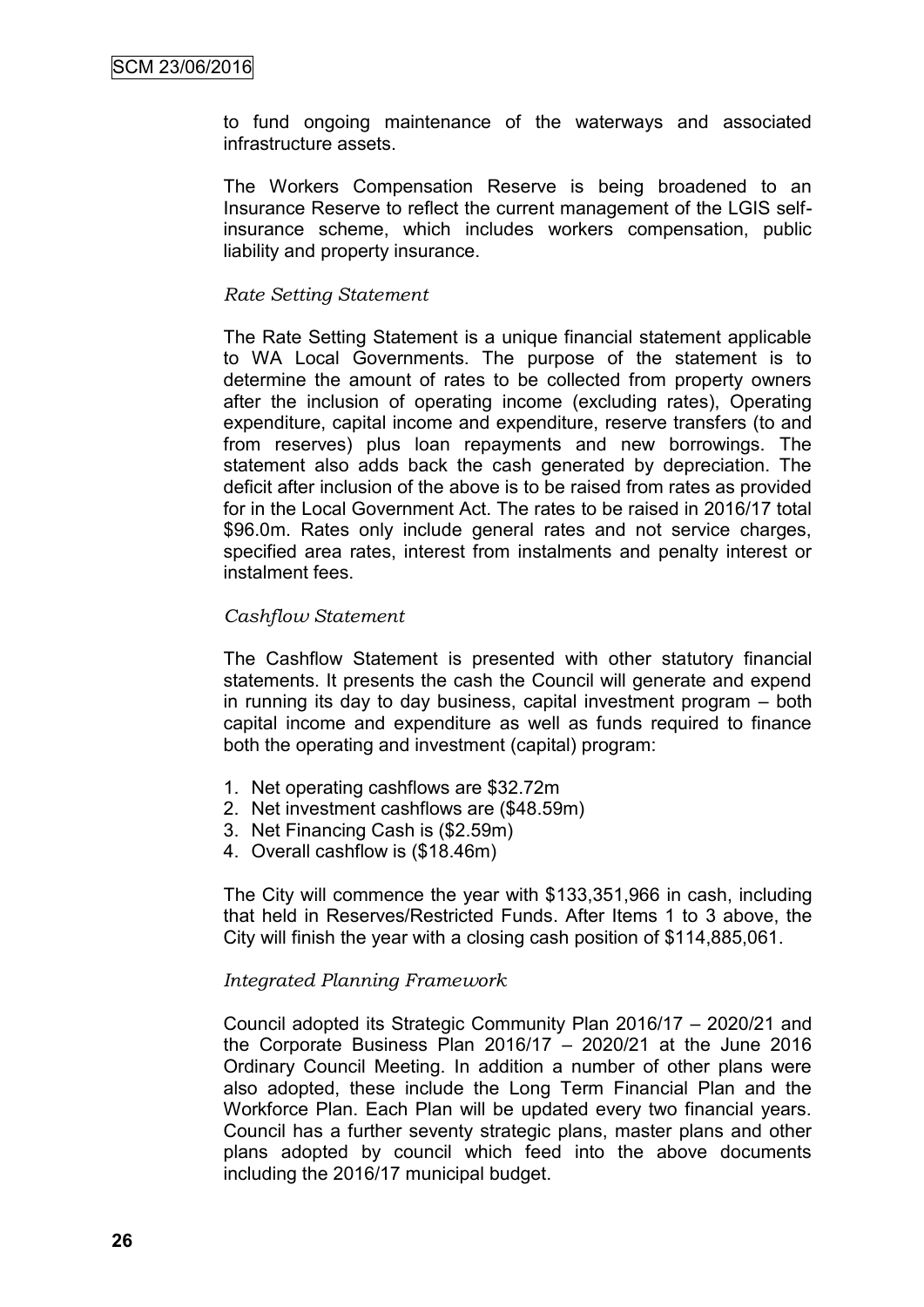## *Long Term Financial Plan*

Council adopted a new Long Term Financial Plan for the period 2016/17 to 2025/26, a period of ten years. The LTFP will be reviewed each financial year in line with the adopted budget so as to ensure financial relevance. Based on the draft budget contained in the attached papers the former LTFP and analysis is provided below of the variations to the LTFP (the comparison is based on the 2012/13- 2021/22 LTFP).

|                              | 2016/17<br>(former<br>LTFP) | 2016/17<br><b>Municipal</b><br><b>Budget</b> | <b>Comment</b>                                                  |
|------------------------------|-----------------------------|----------------------------------------------|-----------------------------------------------------------------|
| <b>Operating Revenue</b>     | \$142.038m                  | \$135.91m                                    | Lower fees and charges<br>for HWRP                              |
| <b>Operating Expenditure</b> | \$129.27m                   | \$130.74m                                    | Lower interest expense &<br>LFL but higher power,<br>depn costs |
| Capital Income               | \$7.22m                     | \$34.98m                                     | Grants for ARC, Visko,<br>Roads, DCP contributions              |
| Capital Expenditure          | \$66,36m                    | \$84.82m                                     | Final capex on ARC &<br>revitalisation strategies               |

*Table 13 – Comparison of LTFP and Budget for 2016/17*

#### *Asset Management Plan*

Council adopted Asset Management Plans for six areas of Council's assets, namely Roads, Building, Drains, Parks, Footpaths and Fleet. Each Plan forecasts expenditure to be spent on maintaining/renewing council assets in the above categories with a planned amount to be spent as per the criteria. The 2016/17 draft budget meets the expenditure requirements outlined in the asset management plans apart from roads AMP. The Roads AMP is being reviewed as to depreciation rates and their impact on future expenditure requirements. A further two plans are to be prepared to cover the Cockburn ARC facility and the Port Coogee Marina and associated infrastructure assets surrounding the marina.

For definitional purposes renewing of assets is specifically the subject of the Asset Management Plans whereas upgrading is a mixture of renewing the asset but has been coupled with additional improvements.

The intention is to provide this every year and to reclassify the status of "Upgrade" into New and Renew to clarify how much is being allocated to meeting the Asset Management Plans.

## *Workforce Plan*

Council adopted the Workforce Plan in June 2016. The 2016/17 budget reflects new appointments as outlined in the Plan.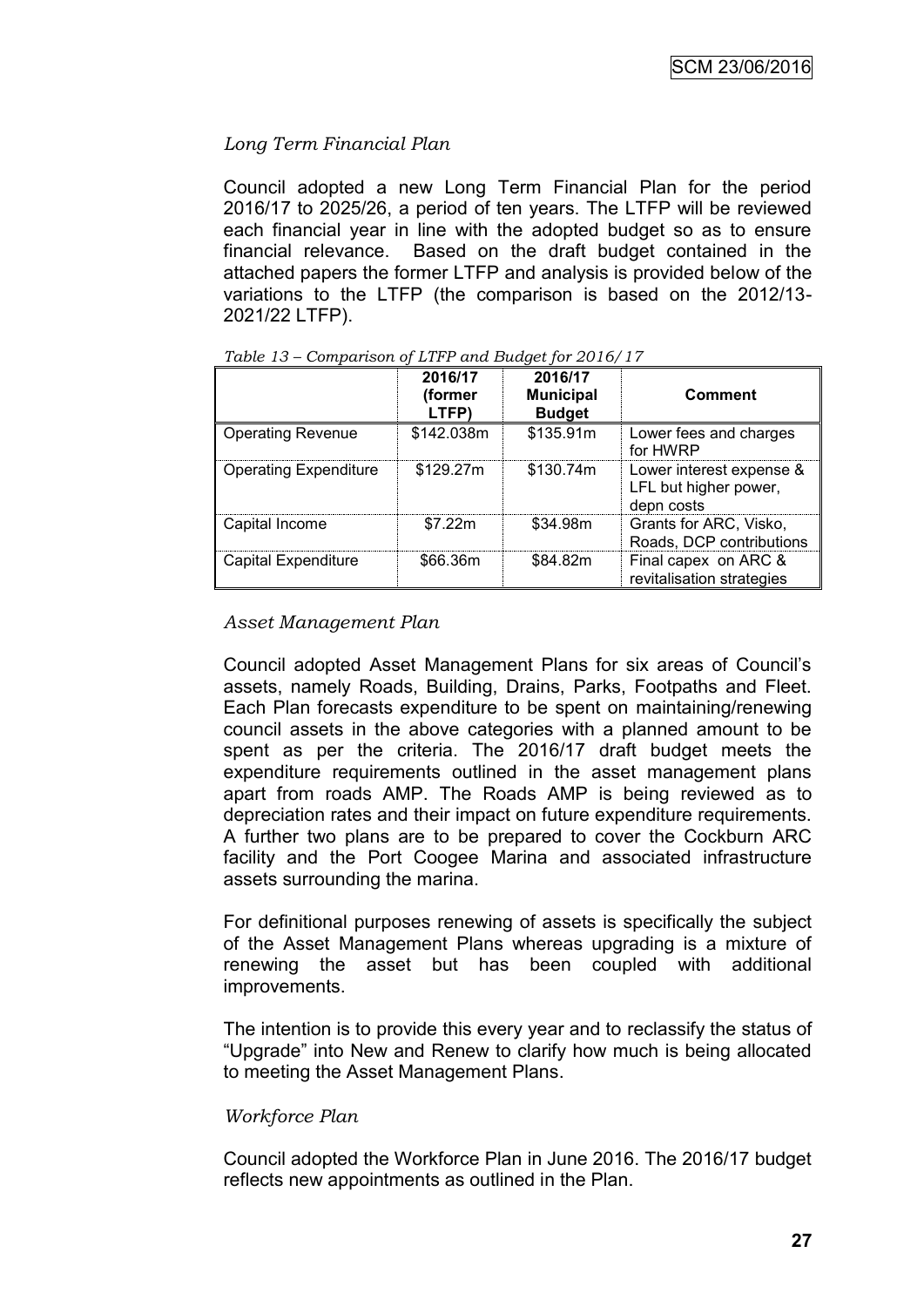### *Closing Municipal Position*

The 2016/17 Municipal Budget closing position is \$299,049. This is after all operating and capital income and expenditure items plus reserve transfers are brought to account.

#### *Opening Municipal Position*

A report will be brought to Council in October 2016 once the Auditors have completed their annual examination of the financial statements to confirm the closing municipal fund position for 2015/16. In the interim, an estimate of \$10.5m has been used for the 2016/17 opening position comprising \$7.5m of municipal funding for carried forward projects and \$3.0m of budget savings from 2015/16 which is allocated to reserves.

#### *Change to the advertised Differential Rates*

There are no changes being proposed to the advertised differential rates. The Council will continue the Residential Improved concession introduced in 2015/16.

|            |                                                             | <b>Advertised</b> |             | <b>Recommended</b> |             |
|------------|-------------------------------------------------------------|-------------------|-------------|--------------------|-------------|
| Category   | <b>Rate Category</b>                                        | Rate in<br>S      | Min<br>Rate | Rate in<br>S       | Min<br>Rate |
| GRV        | Residential Improved                                        | 7.286c            | \$1,287     | 7.286c             | \$1,287     |
| <b>GRV</b> | <b>Residential Vacant Land</b>                              | 9.391c            | \$744       | 9.391c             | \$744       |
| <b>GRV</b> | Commercial & Industrial<br>Improved                         | 7.550c            | \$744       | 7.550c             | \$744       |
| <b>GRV</b> | Commercial & Industrial<br>Vacant Land                      | 9.391c            | \$744       | 9.391c             | \$744       |
| <b>GRV</b> | Large Commercial &<br>Industrial Improved                   | 8.058c            | \$744       | 8.058c             | \$744       |
| UV         | <b>Rural General Improved</b>                               | 0.253c            | \$906       | 0.253c             | \$906       |
| <b>UV</b>  | <b>Rural Vacant Land</b>                                    | 0.391c            | \$906       | 0.391c             | \$906       |
| <b>GRV</b> | <b>Commercial Caravan Park</b>                              | 9.500c            | \$744       | 9.500c             | \$744       |
| <b>GRV</b> | Specified Area Rate - Port<br>Coogee Special<br>Maintenance | 1.200c            | N/A         | 1.200c             | N/A         |
| <b>GRV</b> | Specified Area Rate - Port<br>Coogee Waterways              | 1.200c            | N/A         | 1.200c             | N/A         |
| <b>GRV</b> | Specified Area Rate -<br>Cockburn Coast                     | 1.200c            | N/A         | 1.200c             | N/A         |

*Table 14 – Differential rates, advertised and recommended*

## **Strategic Plan/Policy Implications**

*City Growth* - Plan for population growth of our City and maintaining our strong financial position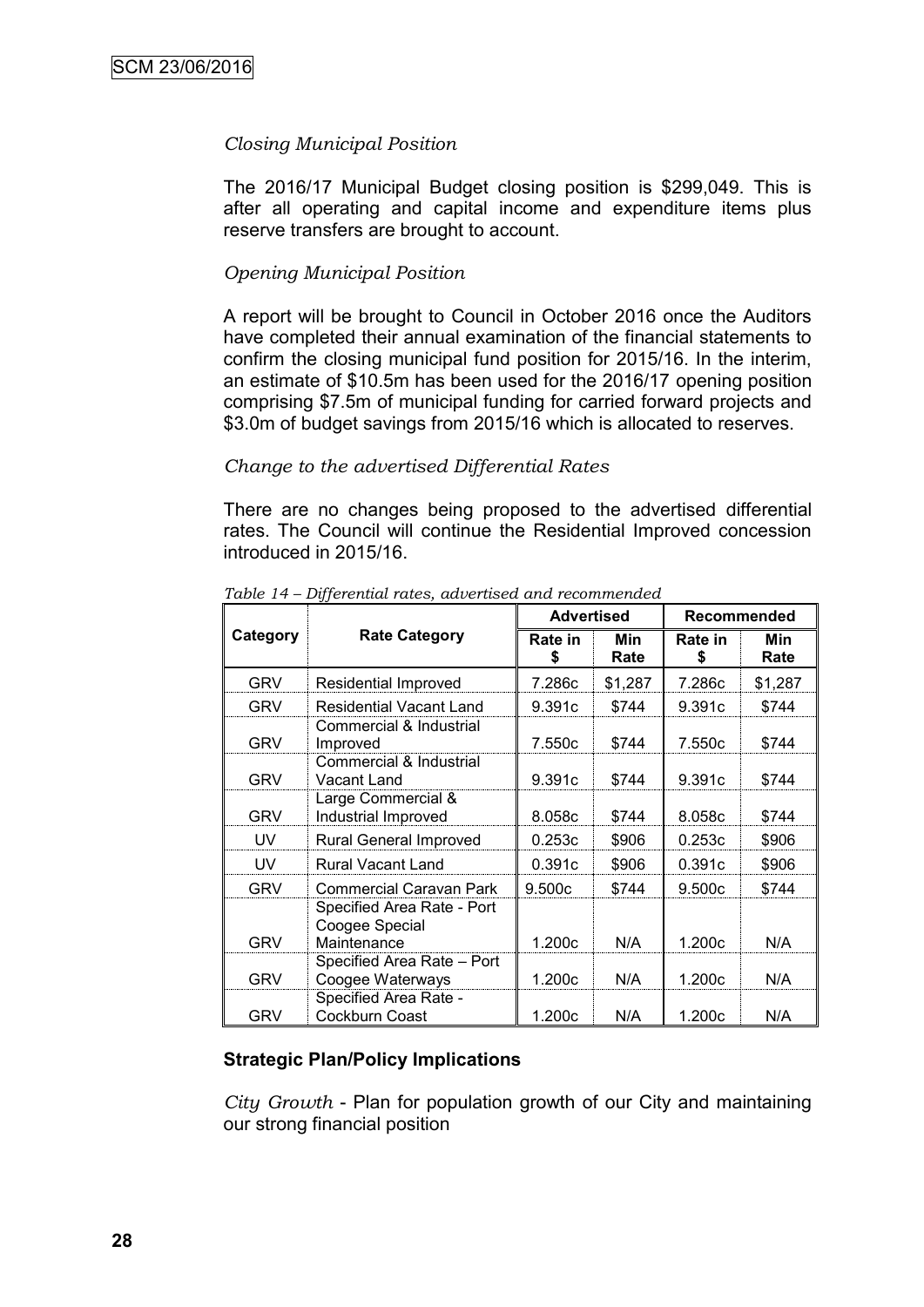*Moving Around* - Facilitate safe, efficient, connected and sustainable movement around the City

*Community, Lifestyle and Security* - Provide safe, attractive, healthy programs and infrastructure for a diverse range of activity and people

*Economic, Social and Environmental Responsibility* - Enable a sustainable future economically, socially and environmentally including business activity, job opportunities and sustainable use of resources

*Leading & Listening* - Continue being accountable to our community and engaging with you through multiple effective communication channels.

## **Budget/Financial Implications**

The Budget provides funds as outlined in the recommendations at the commencement of this report and the detailed attachments.

## **Legal Implications**

Section 6.2 of the Local Government Act 1995 requires Council to prepare an annual budget.

## **Community Consultation**

Section 6.36 of the Local Government Act 1995 requires the Council to advertise the differential rates proposed in the budget attachments. The Council advertised the differential rates in the West Australian newspaper on Saturday, 21 May 2016 and the Cockburn Gazette on Tuesday, 24 May 2016.The Objects and Reasons document accompanied by the Deloittes report to support the differential rates was placed at the City's Libraries, on Council's website, on Council's social media tools, emailed to all the City's community groups. Comments were invited from interested parties with a closing date for submissions on Monday 13 June 2016.

## **Risk Management Implications**

The adoption of the annual budget allows council to raise rates and other revenue and then expend the funds raised to deliver the services and capital projects recommended in the budget. Without the adoption of the annual budget, the Council will not have the funds to meet the requirements recommended in the budget.

## **Attachment(s)**

- 1. 2016/17 Municipal Budget and associated schedules, including the 2016/17 Schedule of Fees and Charges.
- 2. Map of the Specified Area Rate Cockburn Coast